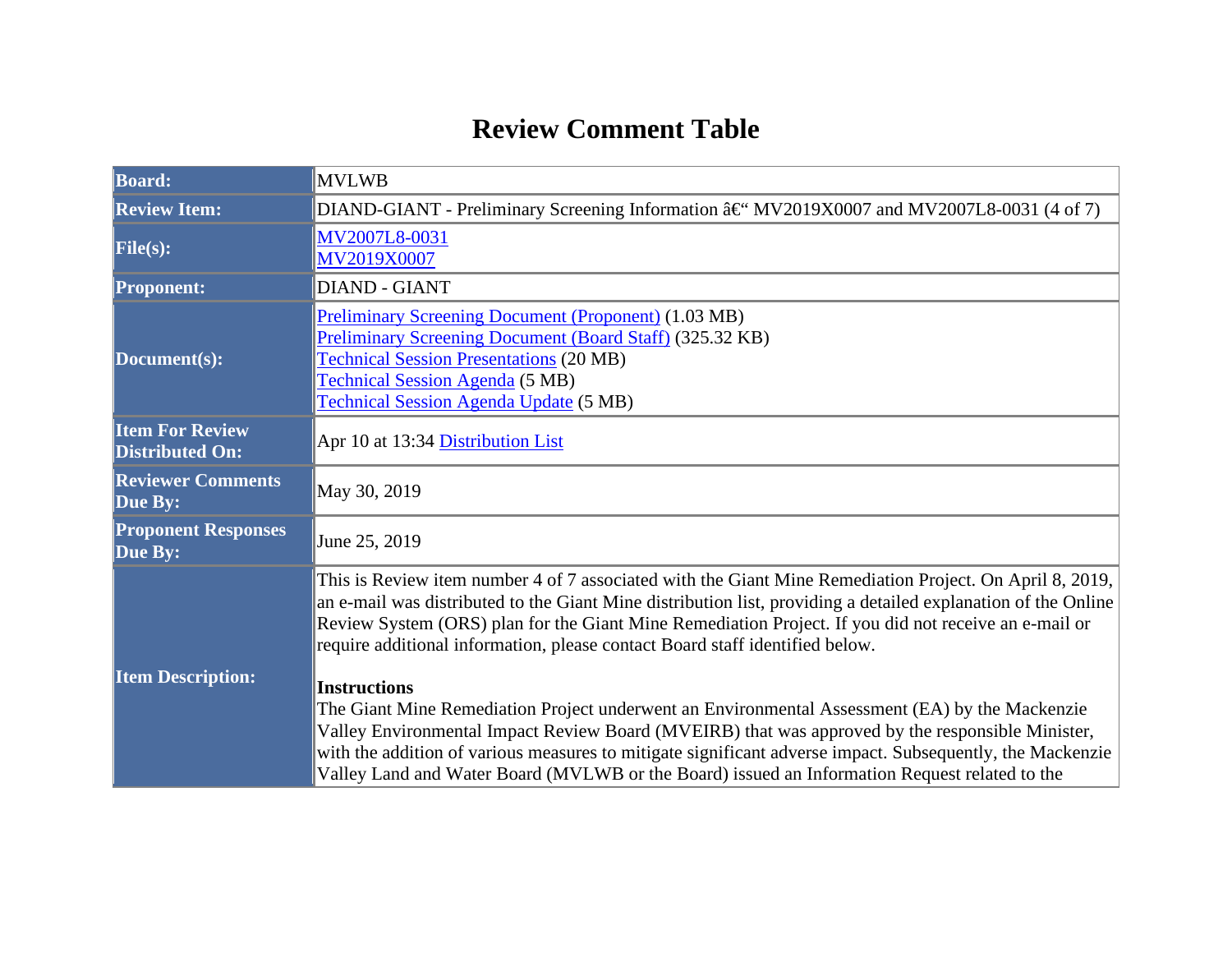implementation of the Report of Environmental Assessment (EA 0809-001 or REA) measures. The Giant Mine Remediation Team (GMRT) has submitted its response.

In order to ensure that the requirements of Part 5 of the Mackenzie Valley Resource Management Act (MVRMA) have been met, the Board needs to confirm that the development described in GMRT's Post-EA Information Package has not been modified from the development that underwent EA. If the development has not been modified, then it is exempt from preliminary screening in accordance with the Exemption List Regulations; otherwise, the Board must conduct a screening.

Board staff note that the EA was not inclusive of the following aspects of the Giant Mine Remediation Project, and recommends that they be screened by the Board:

- Remediate open pits by backfilling with clean borrow material sourced and produced from site, or with contaminated material and a layer of clean borrow material placed over the contaminated material;
- Partially excavate the Shoreline Lands including shoreline soils and near-shore sediments along the townsite area, to the foreshore tailings cover;
- Fence forested terrain, wetlands, and bedrock areas to encompass area most impacted by Roaster emission fallout that has contaminated surficial materials;
- Relocate tailings in South Pond and consolidate in North and Central Ponds;
- Dispose of spent ion exchange adsorptive media in the onsite landfill;
- Quarry onsite for required rock material;
- Install a freshwater intake in Yellowknife Bay;
- Construct a long-term underground access; and
- Partially raise the minewater elevation in underground mine workings.

Reviewers may also identify any additional Project changes beyond those listed above, to ensure all aspects of the Project that require screening are considered.

Please provide comments and recommendations on the following components of the Post-EA Information Package including:

• Preliminary Screening Document (Proponent); and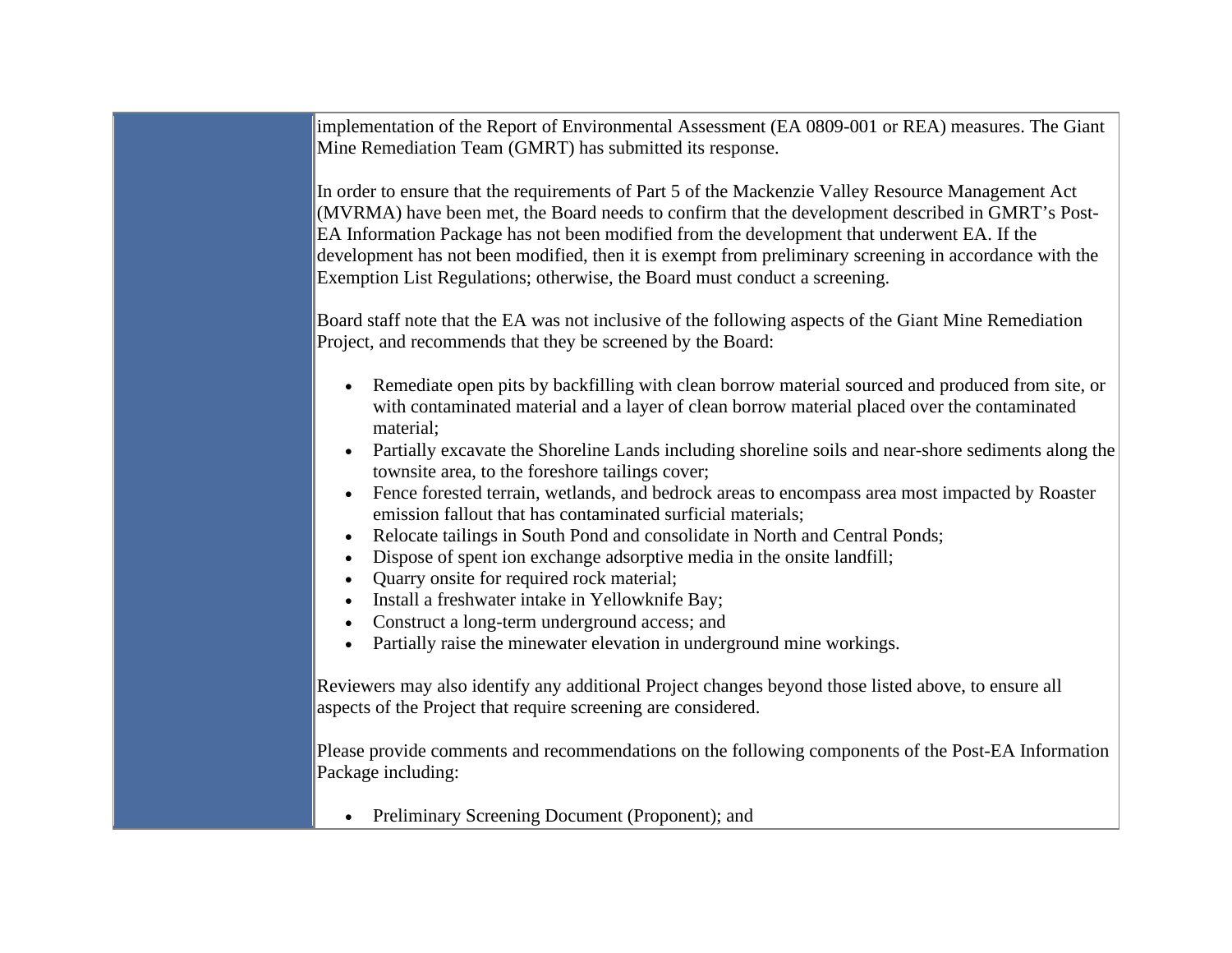|                                                | Draft Preliminary Screening Document (Board staff)<br>$\bullet$                                                                                                                                                                                                                                                                                     |
|------------------------------------------------|-----------------------------------------------------------------------------------------------------------------------------------------------------------------------------------------------------------------------------------------------------------------------------------------------------------------------------------------------------|
|                                                | Reviewers are encouraged to provide comments and recommendations on impacts and mitigation<br>measures related to the Project changes identified in the Post-EA Information Package, including<br>relationships between the changes and the rest of the Project. This information will assist the Board in<br>completing the preliminary screening. |
|                                                | Board staff would also like to note that further supporting documentation can be found in ORS reviews:<br>• DIAND-GIANT - Land Use Permit Application - MV2019X0007 (1 of 7)                                                                                                                                                                        |
|                                                | • DIAND-GIANT - Water Licence Post-EA Information Package - MV2007L8-0031 (2 of 7)<br>• DIAND-GIANT - Management Plans Group 1 (Standard) - MV2019X0007 and MV2007L8-0031 (3 of<br>7)                                                                                                                                                               |
|                                                | • DIAND-GIANT - Closure and Reclamation Plan – MV2019X0007 and MV2007L8-0031 (5 of 7)<br>• DIAND-GIANT - Management Plans Group 2 (Water) - MV2019X0007 and MV2007L8-0031 (6 of 7)                                                                                                                                                                  |
|                                                | • DIAND-GIANT - Management Plans Group 3 (Other) – MV2019X0007 and MV2007L8-0031 (7 of 7)<br>The documents that have been uploaded to this review are also available on our public Registry.                                                                                                                                                        |
|                                                | If you have any questions or comments about the ORS or this review, please contact Board staff identified<br>below:                                                                                                                                                                                                                                 |
|                                                | Shannon Allerston 867-766-7465 sallerston@mvlwb.com<br>Tyree Mullaney 867-766-7464 tyree@mvlwb.com                                                                                                                                                                                                                                                  |
|                                                | Kimberley Murray 867-766-7458 kmurray@mvlwb.com                                                                                                                                                                                                                                                                                                     |
| <b>General Reviewer</b><br><b>Information:</b> | The following organization has received this review by fax:<br><b>NWT Metis Nation</b><br>Tim Heron NWTMN IMA Coordinator (867) 872-3586                                                                                                                                                                                                            |
| <b>Contact Information:</b>                    | Kim Murray (867) 766-7458<br>Shannon Allerston 867-766-7465<br><b>Tyree Mullaney 867-766-7464</b>                                                                                                                                                                                                                                                   |

## **Comment Summary**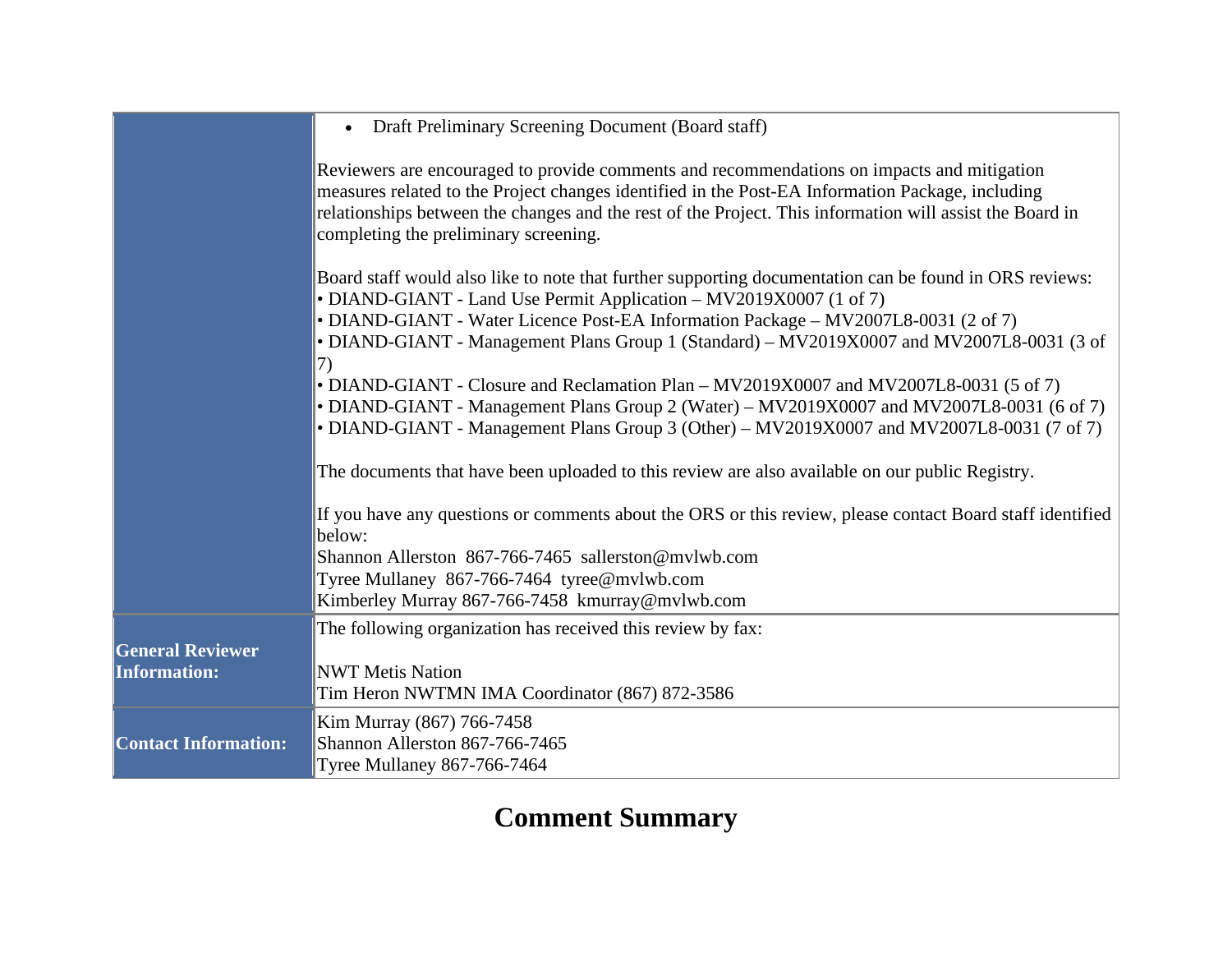|                | <b>DIAND - GIANT (Proponent)</b>                                     |                                                                                                                                                                                                                                                                                                                                                                                                                                                                                                                                                   |                                                                                                                                                                                                                                                                                                                                                                                                                                                                                                                                                                                                                                                                                                                                                                                                                                                                                                      |                             |  |  |
|----------------|----------------------------------------------------------------------|---------------------------------------------------------------------------------------------------------------------------------------------------------------------------------------------------------------------------------------------------------------------------------------------------------------------------------------------------------------------------------------------------------------------------------------------------------------------------------------------------------------------------------------------------|------------------------------------------------------------------------------------------------------------------------------------------------------------------------------------------------------------------------------------------------------------------------------------------------------------------------------------------------------------------------------------------------------------------------------------------------------------------------------------------------------------------------------------------------------------------------------------------------------------------------------------------------------------------------------------------------------------------------------------------------------------------------------------------------------------------------------------------------------------------------------------------------------|-----------------------------|--|--|
| $ {\bf ID} $   | Topic                                                                | <b>Reviewer</b><br><b>Comment/Recommendation</b>                                                                                                                                                                                                                                                                                                                                                                                                                                                                                                  | <b>Proponent Response</b>                                                                                                                                                                                                                                                                                                                                                                                                                                                                                                                                                                                                                                                                                                                                                                                                                                                                            | <b>Board Staff Response</b> |  |  |
| 1              | General File                                                         | Comment (doc) ORS 4 -<br><b>Attachment 1 - Contaminated Soils</b><br>Response<br><b>Recommendation</b>                                                                                                                                                                                                                                                                                                                                                                                                                                            |                                                                                                                                                                                                                                                                                                                                                                                                                                                                                                                                                                                                                                                                                                                                                                                                                                                                                                      |                             |  |  |
| $\overline{2}$ | General File                                                         | Comment (doc) ORS 4 -<br>Attachment 2 - June 24 E-mail from<br>City of Yellowknife<br><b>Recommendation</b>                                                                                                                                                                                                                                                                                                                                                                                                                                       |                                                                                                                                                                                                                                                                                                                                                                                                                                                                                                                                                                                                                                                                                                                                                                                                                                                                                                      |                             |  |  |
|                | <b>City of Yellowknife: Kerry Penney</b>                             |                                                                                                                                                                                                                                                                                                                                                                                                                                                                                                                                                   |                                                                                                                                                                                                                                                                                                                                                                                                                                                                                                                                                                                                                                                                                                                                                                                                                                                                                                      |                             |  |  |
| $ {\bf ID} $   | <b>Topic</b>                                                         | <b>Reviewer</b><br><b>Comment/Recommendation</b>                                                                                                                                                                                                                                                                                                                                                                                                                                                                                                  | <b>Proponent Response</b>                                                                                                                                                                                                                                                                                                                                                                                                                                                                                                                                                                                                                                                                                                                                                                                                                                                                            | <b>Board Staff Response</b> |  |  |
| $\mathbf{1}$   | Preliminary<br>Screening<br>Document<br>(Project) - Table<br>$ 3-1 $ | <b>Comment</b> The Dust Management<br>mitigations are going to be enacted<br>when - it uses a lot of qualifiers. For<br>instance, regarding movement of<br>soils, it notes that "Physical<br>coverings (Table 3.3-1) will be<br>considered". This notes that<br>mitigations will be employed at all<br>times during movements.<br><b>Recommendation</b> Other than speed<br>limits, what mitigations will be<br>employed? If they are contingent on<br>circumstances, what are the triggers<br>or thresholds that would apply? [can<br>7 as well] | <b>June 25:</b> The GMRP would like to note that the<br>Plan is not particularly clear on what following attachment provides feedback from<br>the City of Yellowknife to the responses to their<br>reviewer comments below: ORS 4- Attachment<br>$2:$ June 24 E-mail from the City of<br>Yellowknife. As is current practice, each day<br>during remediation activities, a review of<br>expected weather conditions and daily scopes of<br>work with the MCM and all subcontractor<br>supervisors will be conducted to ensure the<br>appropriate dust control measures are<br>implemented to prevent dust migration. Weather<br>conditions inform the rate at which water is<br>needed to be applied to specific tasks.<br>Mitigations employed on site include: water and<br>be answered within responses to Part approved dust suppressant application<br>(proactively and as required), strategic |                             |  |  |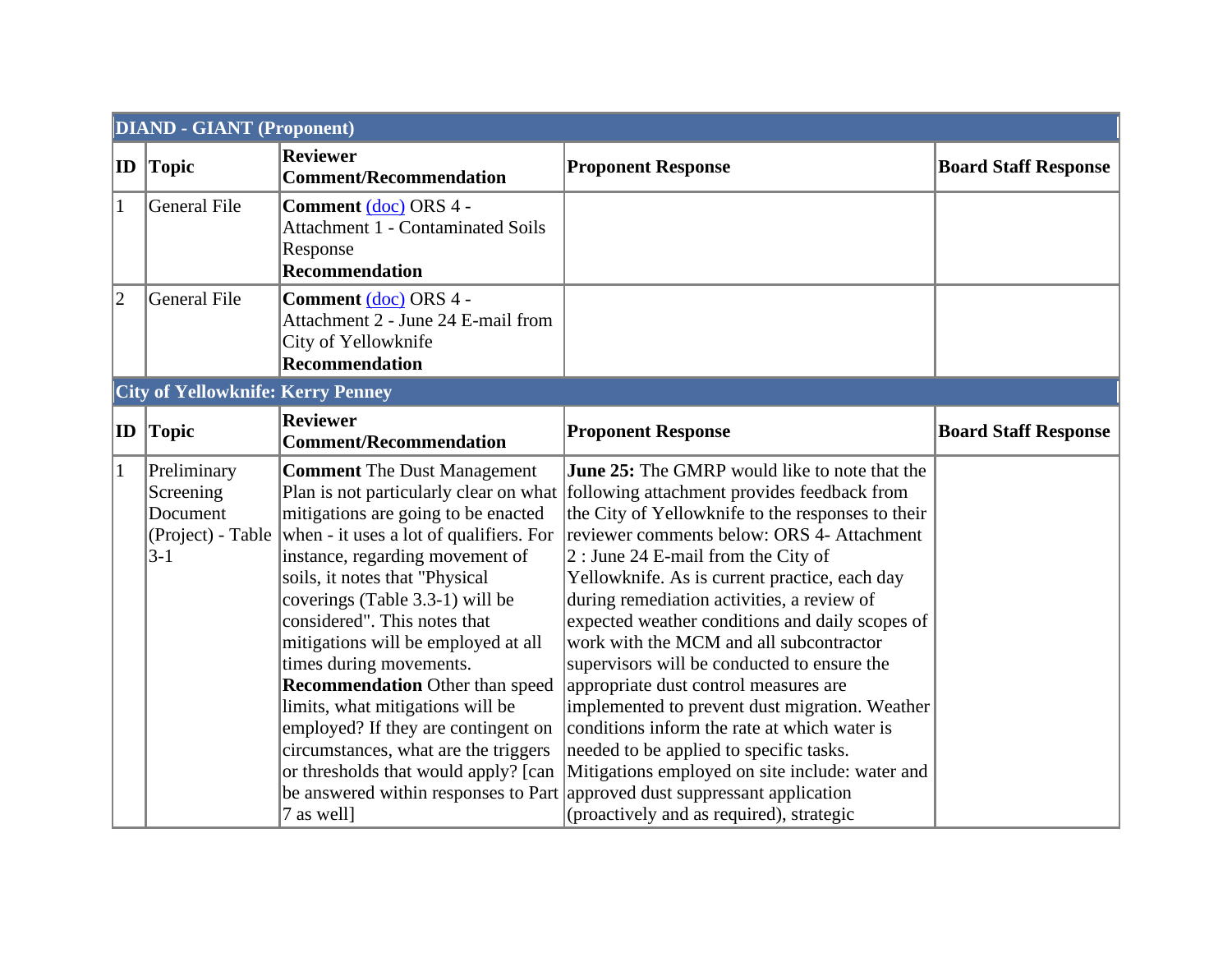|  | placement of water trucks, minimizing areas of     |  |
|--|----------------------------------------------------|--|
|  | exposed media which could become airborne,         |  |
|  | continuous presence on-site to monitor for dust,   |  |
|  | real-time air quality monitoring at strategic      |  |
|  | locations around the site perimeter (and activity  |  |
|  | specific air quality monitoring as required) and   |  |
|  | respecting wind forecasts. As noted in the text    |  |
|  | preceding Table 3-1 in the Preliminary             |  |
|  | Screening Document, specific mitigations on a      |  |
|  | project-specific (or closure activity) component   |  |
|  | will be included in Design and Construction        |  |
|  | Plans. For open pit backfill, for example,         |  |
|  | mitigation measures will follow site-wide dust     |  |
|  | mitigation measures as outlined in the Dust        |  |
|  | MMP including strategic use of water,              |  |
|  | maximizing favourable weather, and                 |  |
|  | minimizing the amount of exposed or stockpiled     |  |
|  | area. Mitigations specific to the media and        |  |
|  | methods for depositing the material in the open    |  |
|  | pits will be included in a construction plan. On-  |  |
|  | site Security are responsible for patrolling all   |  |
|  | areas throughout the site. There are               |  |
|  | approximately 60 locations in which security       |  |
|  | check in to, and this is done at a minimum of      |  |
|  | five times daily. As required, the frequency of    |  |
|  | patrols can be increased to identify any areas of  |  |
|  | concern. Their presence is critical in noticing    |  |
|  | any unusual activity in locations around site.     |  |
|  | Security always has direct contact with any        |  |
|  | incident response leaders to provide immediate     |  |
|  | action. Action levels (for wind, dust, and for air |  |
|  | monitors) and corresponding mitigations are        |  |
|  | outlined in the Dust MMP. Final                    |  |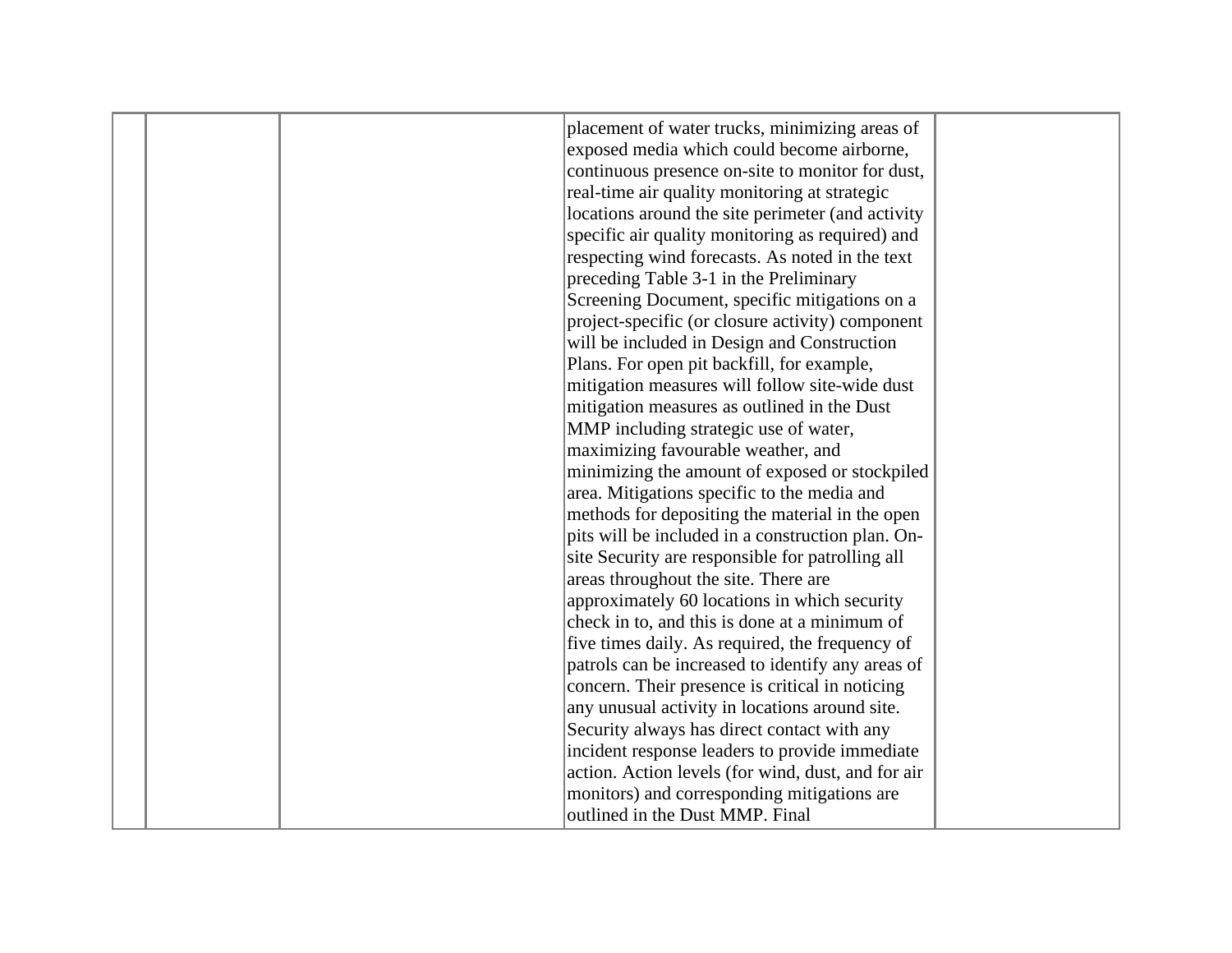|                 |                                                                                    |                                                                                                                                                                                                                                                                                                                                                                                                                                                                                                                                                            | implementation measures will be developed on<br>a project specific basis and will be further<br>developed during the detail design stage of<br>remediation projects.                                                                                                                                                                                                                                                                                                                                                                                                                                               |  |
|-----------------|------------------------------------------------------------------------------------|------------------------------------------------------------------------------------------------------------------------------------------------------------------------------------------------------------------------------------------------------------------------------------------------------------------------------------------------------------------------------------------------------------------------------------------------------------------------------------------------------------------------------------------------------------|--------------------------------------------------------------------------------------------------------------------------------------------------------------------------------------------------------------------------------------------------------------------------------------------------------------------------------------------------------------------------------------------------------------------------------------------------------------------------------------------------------------------------------------------------------------------------------------------------------------------|--|
| $ 2\rangle$     | Preliminary<br>Screening<br>Document<br>$ 3-1 $                                    | <b>Comment</b> The project later notes<br>that these mitigations will be<br>presented in the Design and<br>(Project) - Table   Construction Plans for review.<br><b>Recommendation</b> Given this, how<br>can they state that mitigations be<br>implemented at all times?                                                                                                                                                                                                                                                                                  | June 25: Dust management best management<br>practices are currently in place and will remain<br>so. The MCM is in control of all activities<br>occurring on-site at all times. Monitoring of dust<br>on site is controlled by professional companies<br>who are always in direct contact with the<br>appropriate incident response team, led by the<br>MCM, for action, including dust exceedances.<br>Details of activity-specific mitigation will be<br>articulated in each Design and Construction<br>plan. These specific mitigation measures will be<br>guided by the Dust Management and<br>Monitoring Plan. |  |
| $\vert 3 \vert$ | Preliminary<br>Screening<br>Document<br>(Project) - Table   human use.<br>$3-1$ #4 | <b>Comment</b> The project states that<br>they intend to contour the pit wall to<br>a grade that is safe, but dissuades<br><b>Recommendation Criterion P2-3</b><br>states that the project will regrade to<br>an "appropriate slope" and notes that<br>further engineering work is required.<br>Given the straightforward intention,<br>it's not clear criterion cannot be used<br>here. - What engineering work is<br>underway to determine what is safe<br>but dissuades use? What guidelines<br>or standards are the engineers basing<br>their work on? | June 25: Pit closure design work is ongoing<br>which includes applying geotechnical<br>engineering that will consider the geotechnical<br>characteristics of quarried durable greenstone<br>rock available at the Giant Mine site to<br>determine the steepest stable fill slope that can<br>be practicably constructed.                                                                                                                                                                                                                                                                                           |  |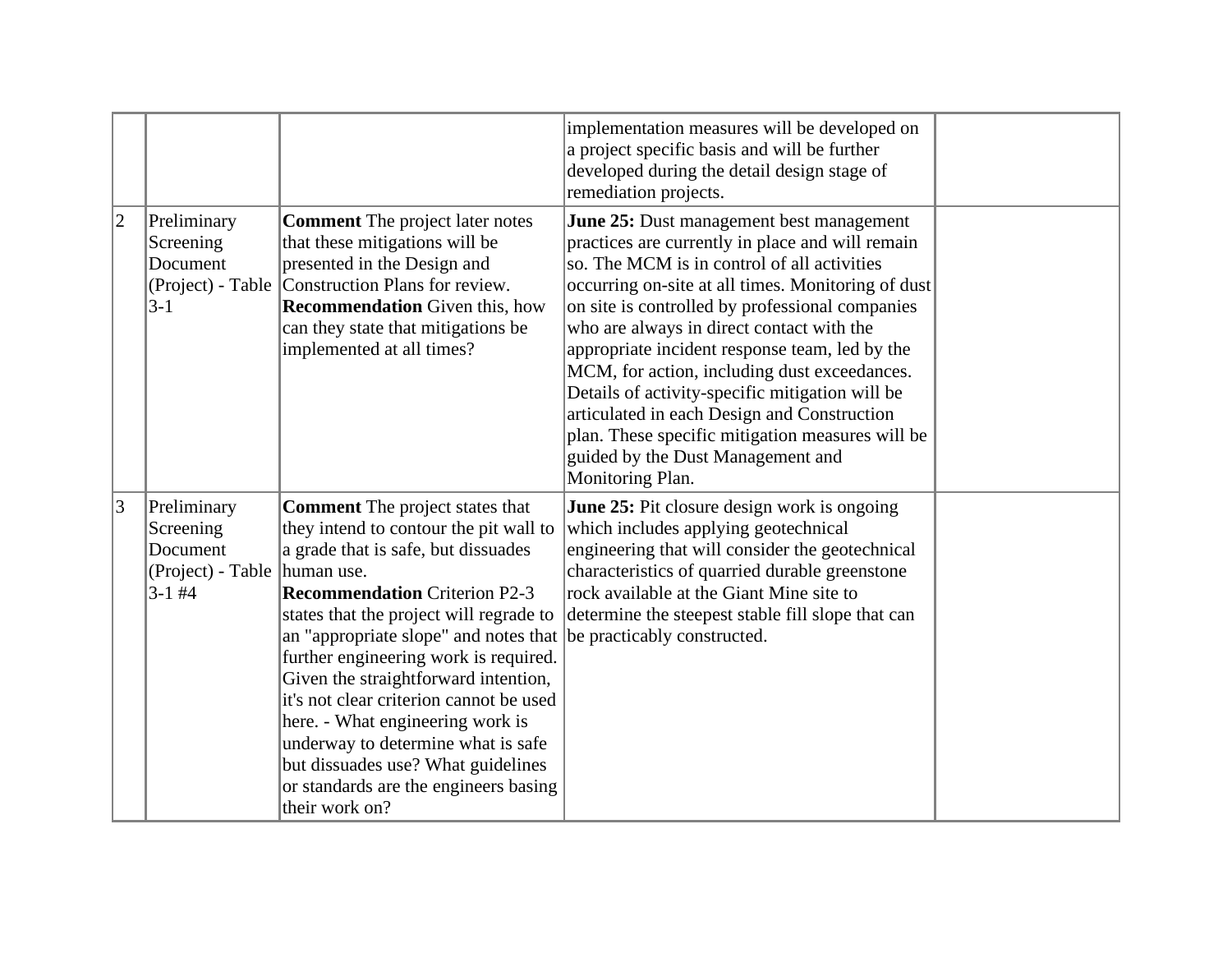| $\overline{4}$ | Preliminary<br>Screening | <b>Comment</b> This modification is not<br>simply altering the activity being | <b>June 25:</b> The GMRP considers this<br>modification to be an improvement from the |  |
|----------------|--------------------------|-------------------------------------------------------------------------------|---------------------------------------------------------------------------------------|--|
|                | Document                 | considered. The current proposal is a                                         | DAR and to substantially contribute to the                                            |  |
|                | (Project) - Table        | major downgrade from the goals of                                             | Project's efforts to meet Measure 11b "minimize"                                      |  |
|                | $3 - 1 \# 5$             | the plan assessed at the EA - to                                              | the exposure of fish in Baker Creek to arsenic                                        |  |
|                |                          | "Restore Baker Creek to a condition                                           | from existing contaminated sediments on the                                           |  |
|                |                          | that is as productive as possible,                                            | minesite.". This modification was supported by                                        |  |
|                |                          | given the constraints of hydrology                                            | many participants during Surface Design                                               |  |
|                |                          | and climate."                                                                 | Engagement, at which the City was a                                                   |  |
|                |                          | <b>Recommendation</b> The City does                                           | participant. Project objective BD-5 is intended                                       |  |
|                |                          | not support this modification and                                             | to meet the original objective from the DAR and                                       |  |
|                |                          | recommends that the Board require                                             | the GMRP is confident that the Fisheries Act                                          |  |
|                |                          | the project to adhere to the original                                         | Authorization and associated monitoring plans                                         |  |
|                |                          | aspect of the assessed project. This                                          | will include a robust monitoring program                                              |  |
|                |                          | reclamation is not simply about                                               | following remediation to ensure Baker Creek is                                        |  |
|                |                          | doing things, it's about achieving                                            | returned to a well-functioning ecosystem.                                             |  |
|                |                          | desired results. Returning Baker                                              |                                                                                       |  |
|                |                          | Creek to a productive state would be                                          |                                                                                       |  |
|                |                          | a positive outcome of the project,                                            |                                                                                       |  |
|                |                          | rather than just minimizing risk.                                             |                                                                                       |  |
|                |                          | Moreover, there is no material                                                |                                                                                       |  |
|                |                          | reason to debase the goal,                                                    |                                                                                       |  |
|                |                          | particularly given the project's                                              |                                                                                       |  |
|                |                          | success with the rehabilitation of                                            |                                                                                       |  |
|                |                          | lower Baker Creek - that work                                                 |                                                                                       |  |
|                |                          | shows that this is reasonably                                                 |                                                                                       |  |
|                |                          | achievable.                                                                   |                                                                                       |  |
| 5              | Preliminary              | <b>Comment</b> It is premature to assert                                      | June 25: The GMRP has submitted                                                       |  |
|                | Screening                | that there have been no significant                                           | modification #18 as a potential modification                                          |  |
|                | Document                 | concerns or environmental impacts.                                            | depending on the outcome of the RRP. The                                              |  |
|                | (Project) - Table        | <b>Recommendation</b> First, some                                             | GMRP's position is that significant public                                            |  |
|                | $3-1$ #18                | parties asked for this to be excised                                          | concern is not anticipated with pursuit of the                                        |  |
|                |                          | from this part of the water license -                                         | RRP. The GMRP acknowledges public concerns                                            |  |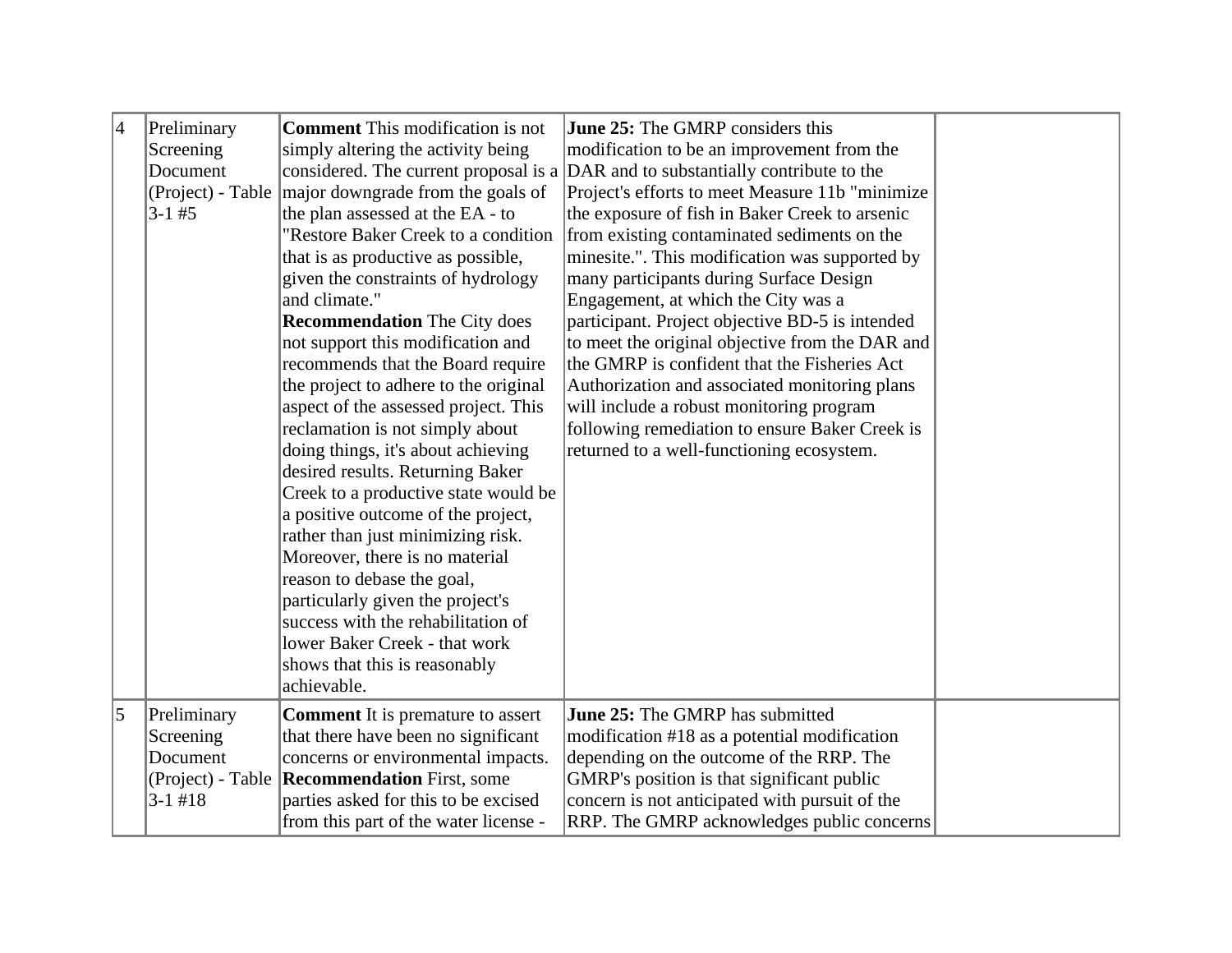|   |                                                                      | the proposal under review is already<br>a major review. To evaluate the<br>implications of the mine water raise<br>at the same time instead of as a later<br>amendment complicates the matter.<br>The City would like the review of<br>the Research Reclamation to be<br>deferred for one year. Secondly, it is<br>premature to say that there are no<br>significant concerns prior to the<br>research being commenced. At a<br>minimum, there are repeated and<br>multi-party concerns brought<br>forward during the environmental<br>assessment.                                           | were expressed through the EA of a minewater<br>raise. These are documented in the Report of<br>EA. However, these were in relation to the<br>proposal to allow the minewater to rise to a<br>natural static level near surface, which is not<br>what is proposed in Modification #18. The<br>GMRP is not proposing raising the elevation of<br>the mine pool to a surface spill point, only<br>raising the level within the mine to a point, if<br>identified, that has environmental benefits and<br>reduces long term maintenance, in keeping with<br>the Project's goals, and only after completion of<br>the RRP and subsequent approvals.                                                                                                                                                                                                                          |  |
|---|----------------------------------------------------------------------|----------------------------------------------------------------------------------------------------------------------------------------------------------------------------------------------------------------------------------------------------------------------------------------------------------------------------------------------------------------------------------------------------------------------------------------------------------------------------------------------------------------------------------------------------------------------------------------------|--------------------------------------------------------------------------------------------------------------------------------------------------------------------------------------------------------------------------------------------------------------------------------------------------------------------------------------------------------------------------------------------------------------------------------------------------------------------------------------------------------------------------------------------------------------------------------------------------------------------------------------------------------------------------------------------------------------------------------------------------------------------------------------------------------------------------------------------------------------------------|--|
| 6 | Preliminary<br>Screening<br>Document<br>(Project) - Table<br>$ 3-1 $ | <b>Comment</b> The project barely<br>addresses the fact that the majority<br>of the site will now no longer be<br>remediated and will instead be left<br>as is.<br><b>Recommendation</b> The project must<br>present sufficient information to<br>address the modification that more<br>than half the site is being left<br>unremediated and will remain a risk<br>in perpetuity. It will feature an<br>unknown quantity of land that will<br>contain areas up to 3000 parts per<br>million of arsenic. This level of<br>contamination is an order of<br>magnitude higher than was assessed. | June 25: The GMRP's position is that the<br>impacts of this modification have been<br>thoroughly assessed and this information is<br>provided in the Water Licence documents. The<br>Project disagrees with the reviewer statement<br>that "the majority of the site will now no longer<br>be remediated". In contrast, the GMRP asserts<br>that the CRP is a significant improvement from<br>the DAR, and moreover risk management is a<br>standard practice for contaminated sites. The<br>CRP is proposing significant increases in<br>volume of soils to be remediated compared to<br>what was proposed in the DAR (i.e. DAR<br>identified 328 000 m3 of material for<br>excavation/covers whereas the CRP has<br>identified 1.3 million m3 of material to be<br>excavated or capped). In addition, the townsite<br>area will now be excavated to meet a residential |  |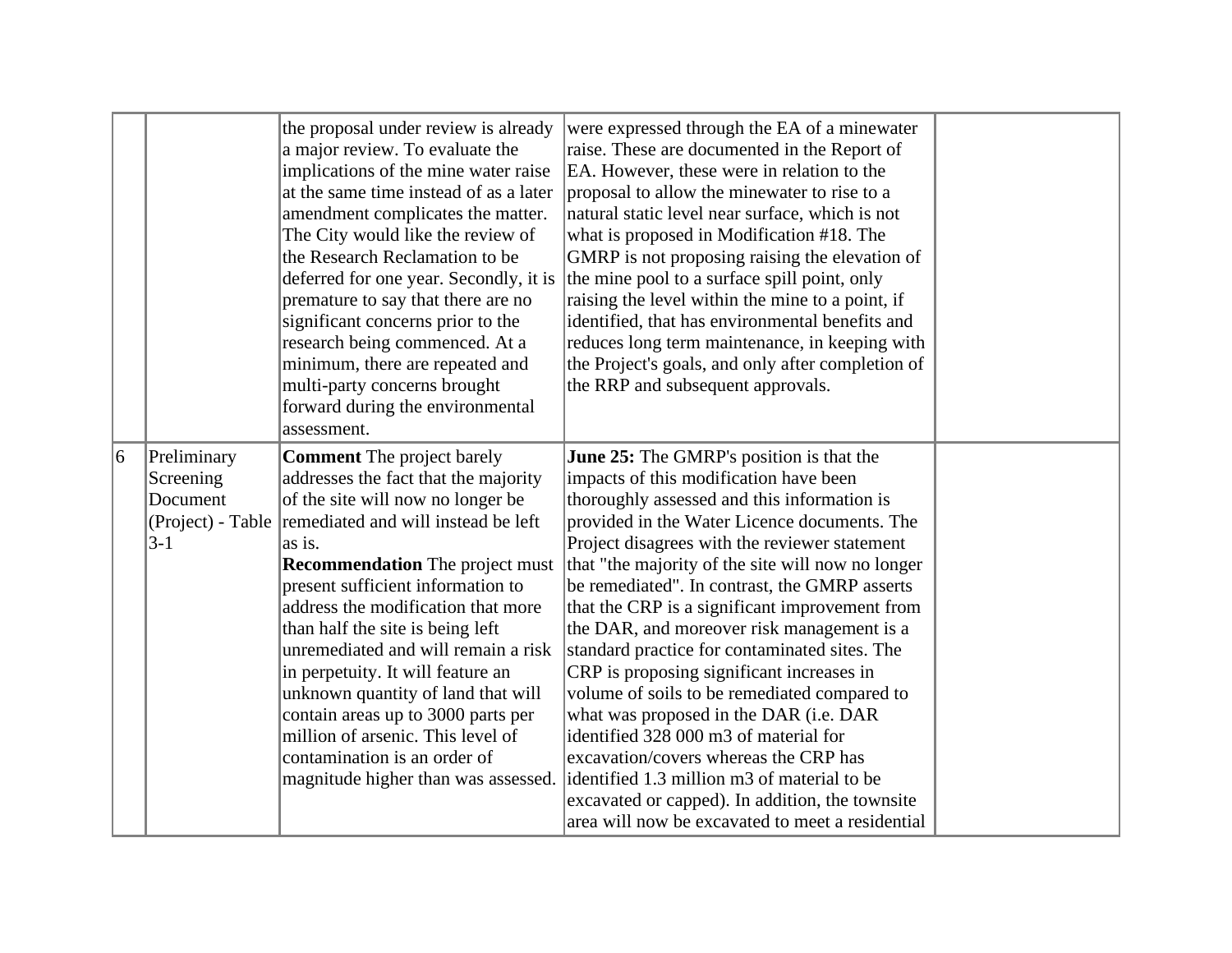|        |                                      |                                                                                                                   | soil standard, rather than industrial. It is also not<br>accurate to state that the level of contamination<br>is "an order of magnitude higher than what was<br>assessed". The average concentration of soils<br>outside of the fenced area is approximately 747<br>mg/kg, compared to the industrial soil criteria of<br>340 mg/kg assumed in the DAR. The GMRP<br>has assessed and engaged on risks associated<br>with existing profile of contamination on the<br>site directly as a result of Measures from the<br>EA, i.e. Measures 5 (Quantitative Risk<br>Assessment in progress), 9 (Health Study in<br>progress), 10 (HHERA complete) and 26<br>(Surface Design Engagement, engagement on<br>HHERA / CRP). The GMRP is of the opinion<br>that this activity has been thoroughly assessed<br>and the public concerns around risk and health<br>have been and continue to be mitigated through<br>the Measures of the EA. For these reasons, the<br>GMRP continues to recommend that the activity<br>should be included in pre-screening and<br>addressed through the Water Licence process.<br>Please see ORS 4- Attachment 1 : Contaminated<br>Soils Response for a more detailed review the<br>characterization and treatment of contaminated<br>soils from the DAR to the CRP. |  |
|--------|--------------------------------------|-------------------------------------------------------------------------------------------------------------------|-------------------------------------------------------------------------------------------------------------------------------------------------------------------------------------------------------------------------------------------------------------------------------------------------------------------------------------------------------------------------------------------------------------------------------------------------------------------------------------------------------------------------------------------------------------------------------------------------------------------------------------------------------------------------------------------------------------------------------------------------------------------------------------------------------------------------------------------------------------------------------------------------------------------------------------------------------------------------------------------------------------------------------------------------------------------------------------------------------------------------------------------------------------------------------------------------------------------------------------------------------------------------------------------|--|
| $ 7\>$ | Preliminary<br>Screening<br>Document | <b>Comment</b> The project barely<br>addresses (as a side effect of the<br>fencing) the majority of the site will | June 25: Please refer to the response to City of<br>Yellowknife: Kerry Penney #6.                                                                                                                                                                                                                                                                                                                                                                                                                                                                                                                                                                                                                                                                                                                                                                                                                                                                                                                                                                                                                                                                                                                                                                                                         |  |
|        | (Project)                            | now no longer be remediated and<br>will instead be left as is.                                                    |                                                                                                                                                                                                                                                                                                                                                                                                                                                                                                                                                                                                                                                                                                                                                                                                                                                                                                                                                                                                                                                                                                                                                                                                                                                                                           |  |
|        |                                      | <b>Recommendation</b> Instead of a long<br>term solution to reduce the risk                                       |                                                                                                                                                                                                                                                                                                                                                                                                                                                                                                                                                                                                                                                                                                                                                                                                                                                                                                                                                                                                                                                                                                                                                                                                                                                                                           |  |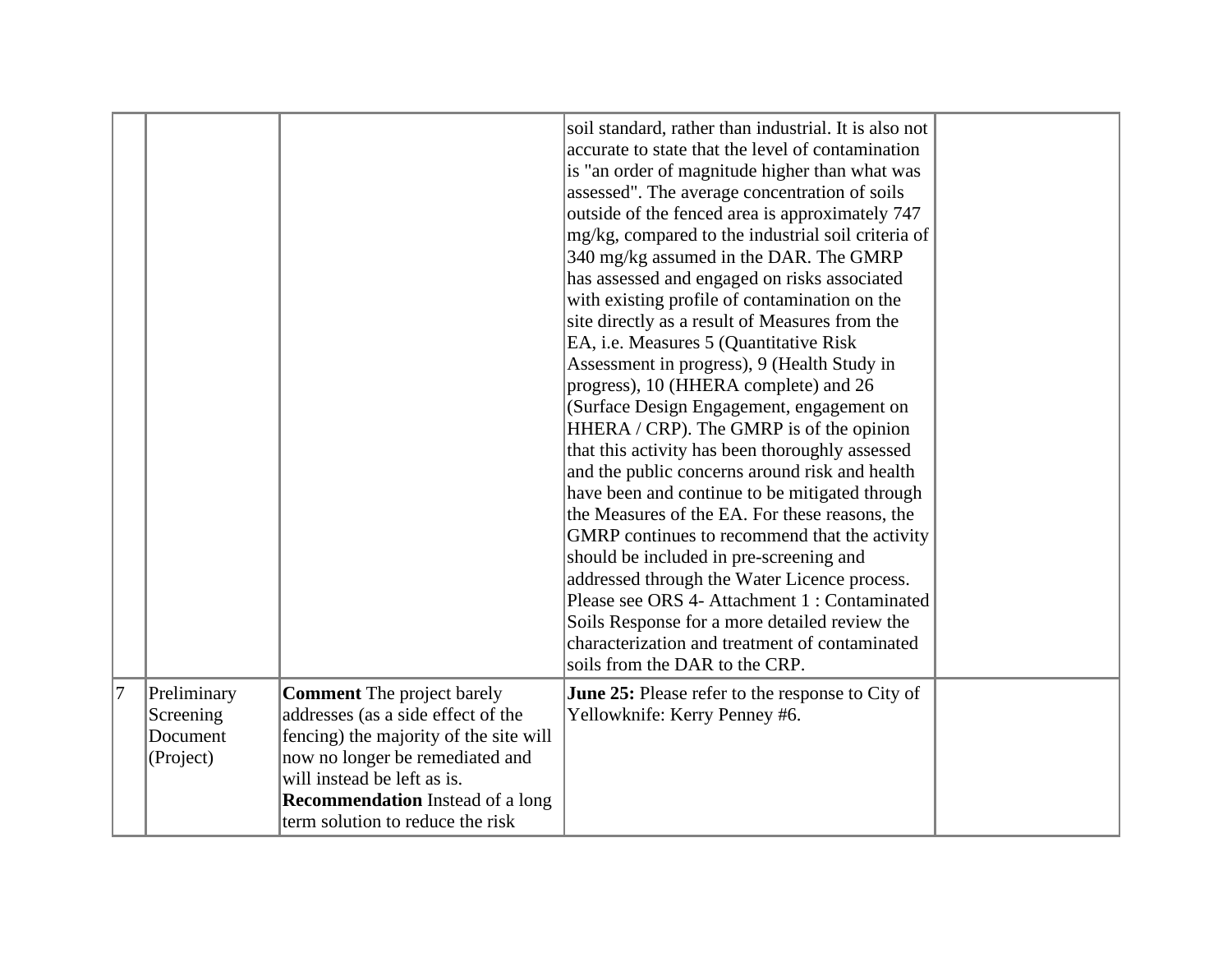|                |                                                 | associated with the surface, the<br>majority of the site will be left as is<br>with arsenic levels significantly<br>higher than what was assessed. This<br>change must be presented, with the<br>commitments and a review of the<br>actions to be taken to fill the void<br>between the assessed project (at EA,<br>industrial standard) and the current<br>proposal (as is, very high arsenic<br>levels) |                                                                                          |                             |
|----------------|-------------------------------------------------|-----------------------------------------------------------------------------------------------------------------------------------------------------------------------------------------------------------------------------------------------------------------------------------------------------------------------------------------------------------------------------------------------------------|------------------------------------------------------------------------------------------|-----------------------------|
| $\overline{8}$ | Preliminary<br>Screening<br>Document<br>(Board) | <b>Comment</b> As with the Project's<br>Preliminary Screening Document,<br>the board doesn't consider the<br>changed scope to the majority of the<br>surface.<br><b>Recommendation</b> The Board must<br>ask the project to directly address<br>the largest change of scope. The<br>project has to present their position -<br>it cannot ignore the issue.                                                | <b>June 25:</b> Please refer to the response to City of<br>Yellowknife: Kerry Penney #6. |                             |
|                |                                                 | <b>Giant Mine Oversight Board: GMOB Giant Mine Oversight Board</b>                                                                                                                                                                                                                                                                                                                                        |                                                                                          |                             |
| ID             | Topic                                           | <b>Reviewer</b><br><b>Comment/Recommendation</b>                                                                                                                                                                                                                                                                                                                                                          | <b>Proponent Response</b>                                                                | <b>Board Staff Response</b> |
| 1              | General File                                    | <b>Comment (doc) GMOB Comments</b><br><b>Cover Letter</b><br><b>Recommendation</b>                                                                                                                                                                                                                                                                                                                        |                                                                                          |                             |
| $\overline{2}$ | General File                                    | <b>Comment</b> (doc) Slater<br><b>Environmental Consulting Memo</b><br>referenced in GMOB Comments<br><b>Recommendation</b>                                                                                                                                                                                                                                                                               |                                                                                          |                             |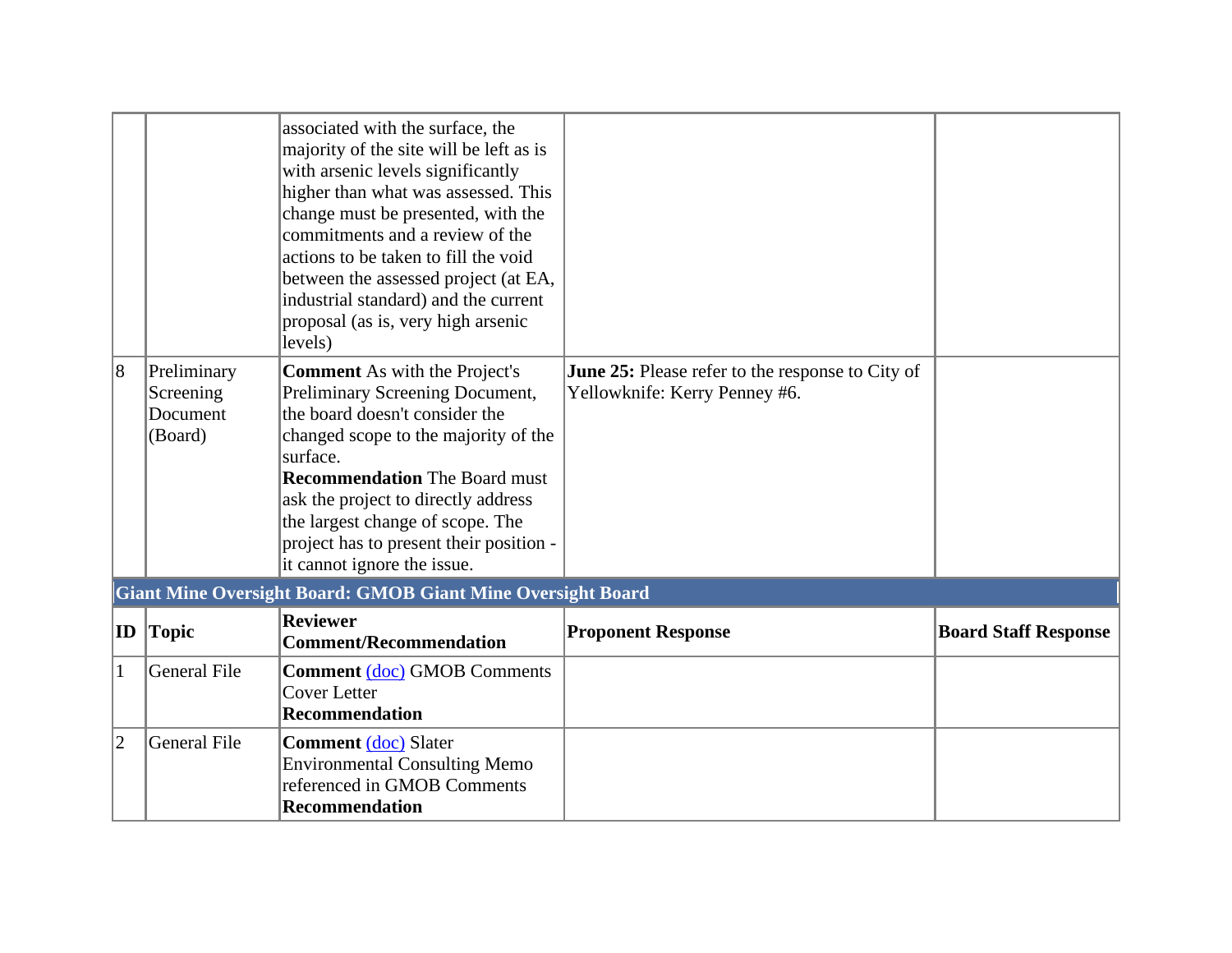| $\vert 3 \vert$ | <b>Board Staff's</b><br>draft<br>Preliminary<br>Screening<br>Document -<br>general<br>comment      | <b>Comment GMOB reviewed Board</b><br>staffs' conclusions about which of<br>the proposed Project changes should<br>be part of the preliminary screening<br>scope.<br><b>Recommendation GMOB</b> agrees<br>with the Board staff's assessment of<br>proposed Project changes to include<br>in the preliminary screening scope.                                                                                                                                                                                              | <b>June 25: GMRP</b> has commented on the Board<br>staff's assessment of proposed Project changes<br>to include in the preliminary screening scope.<br>Please refer to the response to MVLWB:<br>Shannon Allerston #1 for additional details.                                                                                                                                                                                                                                                                                                                                                                 |  |
|-----------------|----------------------------------------------------------------------------------------------------|---------------------------------------------------------------------------------------------------------------------------------------------------------------------------------------------------------------------------------------------------------------------------------------------------------------------------------------------------------------------------------------------------------------------------------------------------------------------------------------------------------------------------|---------------------------------------------------------------------------------------------------------------------------------------------------------------------------------------------------------------------------------------------------------------------------------------------------------------------------------------------------------------------------------------------------------------------------------------------------------------------------------------------------------------------------------------------------------------------------------------------------------------|--|
| $\vert 4$       | Preliminary<br>Screening -<br>Potential<br>modification #2<br>- raise in<br>minewater<br>elevation | <b>Comment</b> The GMRP has proposed<br>a Reclamation Research Plan (RRP)<br>to evaluate the potential for raising<br>the underground minewater<br>elevation above the 750 L.<br><b>Recommendation</b> At this time,<br>there is not enough information to<br>assess the impacts of an elevation in<br>the minewater level. GMOB has<br>recommended that a condition be<br>added to the water licence requiring<br>Board approval of any raises in the<br>underground minewater level based<br>on the results of the RRP. | <b>June 25:</b> The GMRP acknowledges that<br>information regarding potential impacts is<br>limited. The GMRP has provided an RRP,<br>which outlines the studies and tests the GMRP<br>will undertake to address these uncertainties.<br>The GMRP anticipates that at a minimum<br>changes to the Water Management Plan will be<br>required for approval if the GMRP proposes to<br>proceed with a minewater raise. The GMRP<br>anticipates that the Board will identify what, if<br>any, further approvals will also be required once<br>a better understanding of the proposed activities<br>is understood. |  |
| 5               | Modification #9<br>- Expansion of<br>fenced area to<br>most affected by<br>Roaster<br>depositions  | <b>Comment</b> The original closure plan<br>presented in the DAR committed to<br>remediate the surface of the site to<br>encompass areas the industrial land-use guidelines<br>under the NWT Environmental<br>Protection Act (i.e., 340 mg/kg). The developed areas only (not the<br>DAR did not distinguish between<br>the entire site was to be remediated                                                                                                                                                              | <b>June 25:</b> The GMRP considers the perspective<br>of the reviewer that the DAR committed to<br>excavate the surface of the site to the industrial<br>land-use guidelines to be inaccurate. The DAR<br>clearly identified areas for excavation in the<br>bedrock/forest/wetland terrain), and provided an<br>disturbed and un-disturbed soils (i.e., estimate of volume of soils to be excavated (328)<br>000 m3). ORS 4- Attachment 1 : Contaminated                                                                                                                                                      |  |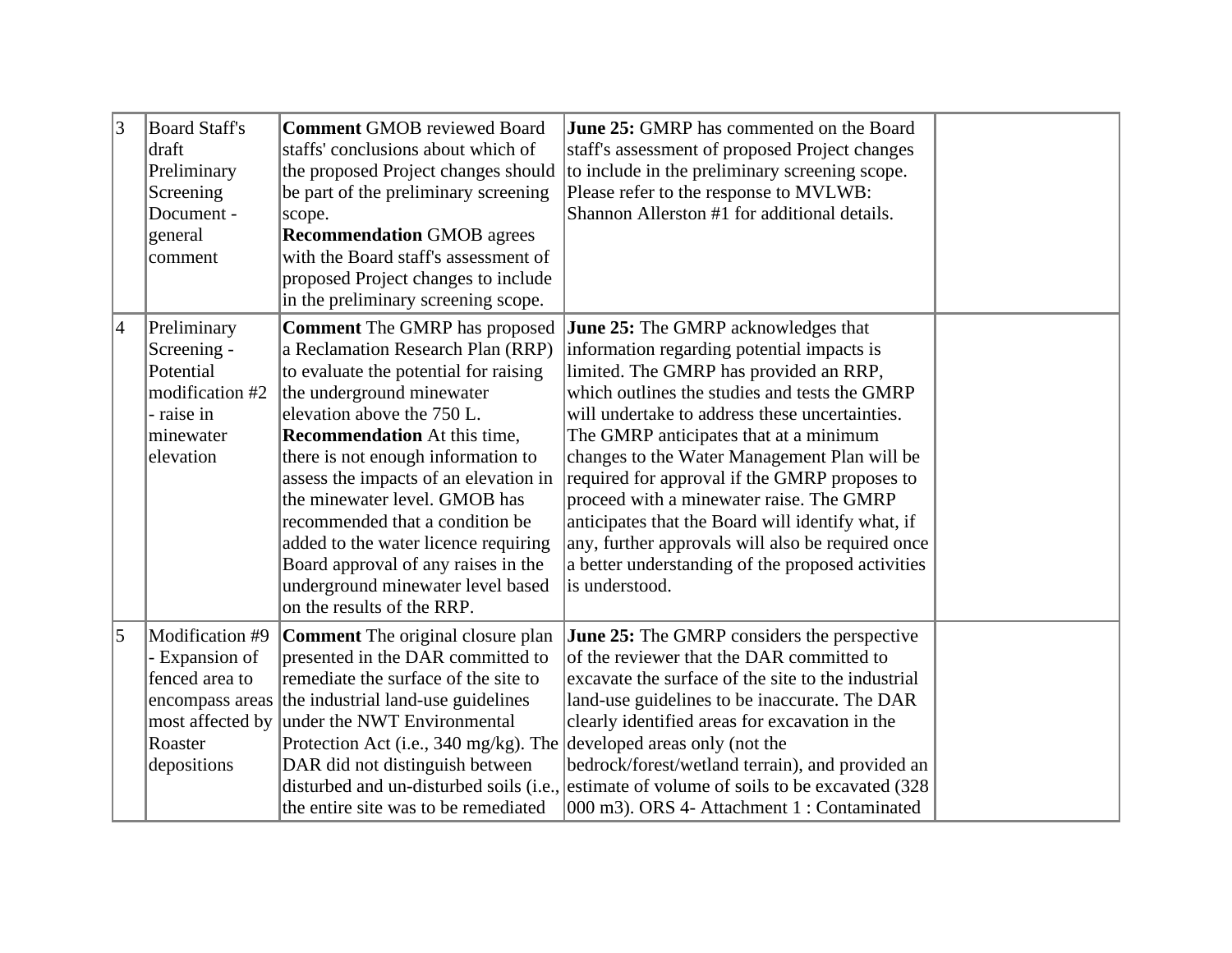|  | to the industrial criterion). The        | Soils Response outlines the development in site    |  |
|--|------------------------------------------|----------------------------------------------------|--|
|  | revised plan presented in the CRP        | characterization since the DAR and, the            |  |
|  | indicates that the industrial criterion  | rationale for risk-managing the                    |  |
|  | will be applied only to the disturbed    | bedrock/forest/wetland terrain. The GMRP did       |  |
|  | areas of the site. In general, the       | not initially provide this analysis as per the     |  |
|  | GMRP proposes that undisturbed           | reviewer's request because this was not a valid    |  |
|  | soils will not be remediated.            | comparison as the DAR never calculated a           |  |
|  | Undisturbed soils with arsenic           | human health risk based on recreational use.       |  |
|  | concentrations above 3,000 mg/kg         | Human health risks due to exposure were ruled      |  |
|  | will be fenced and areas below this      | out of the 2006 risk assessment because of the     |  |
|  | concentration will be accessible to      | assumption of industrial land use. The GMRP        |  |
|  | human and ecological receptors.          | has requested the HHERA consultants complete       |  |
|  | Receptors will therefore be exposed      | the analysis requested. At a very high level (i.e. |  |
|  | to arsenic concentrations that are up    | preliminary results only) the difference to        |  |
|  | to 3,000 mg/kg (i.e., $9X$ the criterion | incremental cancer risk between 747 mg/kg and      |  |
|  | specified in the DAR).                   | 340 mg/kg as an average soil concentration,        |  |
|  | <b>Recommendation</b> Intuitively, the   | with the same assumptions regarding land use is    |  |
|  | change in approach to the                | 1.1 x10-5 $(0.000011)$ . Both risks i.e. that      |  |
|  | management of undisturbed                | assuming 340 mg/kg and 747 mg/kg result in         |  |
|  | contaminated soils will result in        | the same general risk level of very low as         |  |
|  | arsenic exposures that are greater       | defined in the HHERA (i.e. between 1 x 10-5        |  |
|  | than those that were assessed during     | and $1x10-4$ ). Further comparisons between the    |  |
|  | the EA process. To ensure all parties    | risk assessment in 2006 and the HHERA (2018)       |  |
|  | are aware of the implications of this    | are provided in ORS 4 - Attachment 1 :             |  |
|  | proposed change, GMOB suggested          | <b>Contaminated Soils Response.</b>                |  |
|  | in our pre-engagement comments           |                                                    |  |
|  | that the incremental risks be            |                                                    |  |
|  | quantified and reported in the CRP       |                                                    |  |
|  | along with a detailed description of     |                                                    |  |
|  | the rationale for the change. We also    |                                                    |  |
|  | suggested that the GMRP provide a        |                                                    |  |
|  | rationale that clearly indicate why      |                                                    |  |
|  | the DAR concept is no longer             |                                                    |  |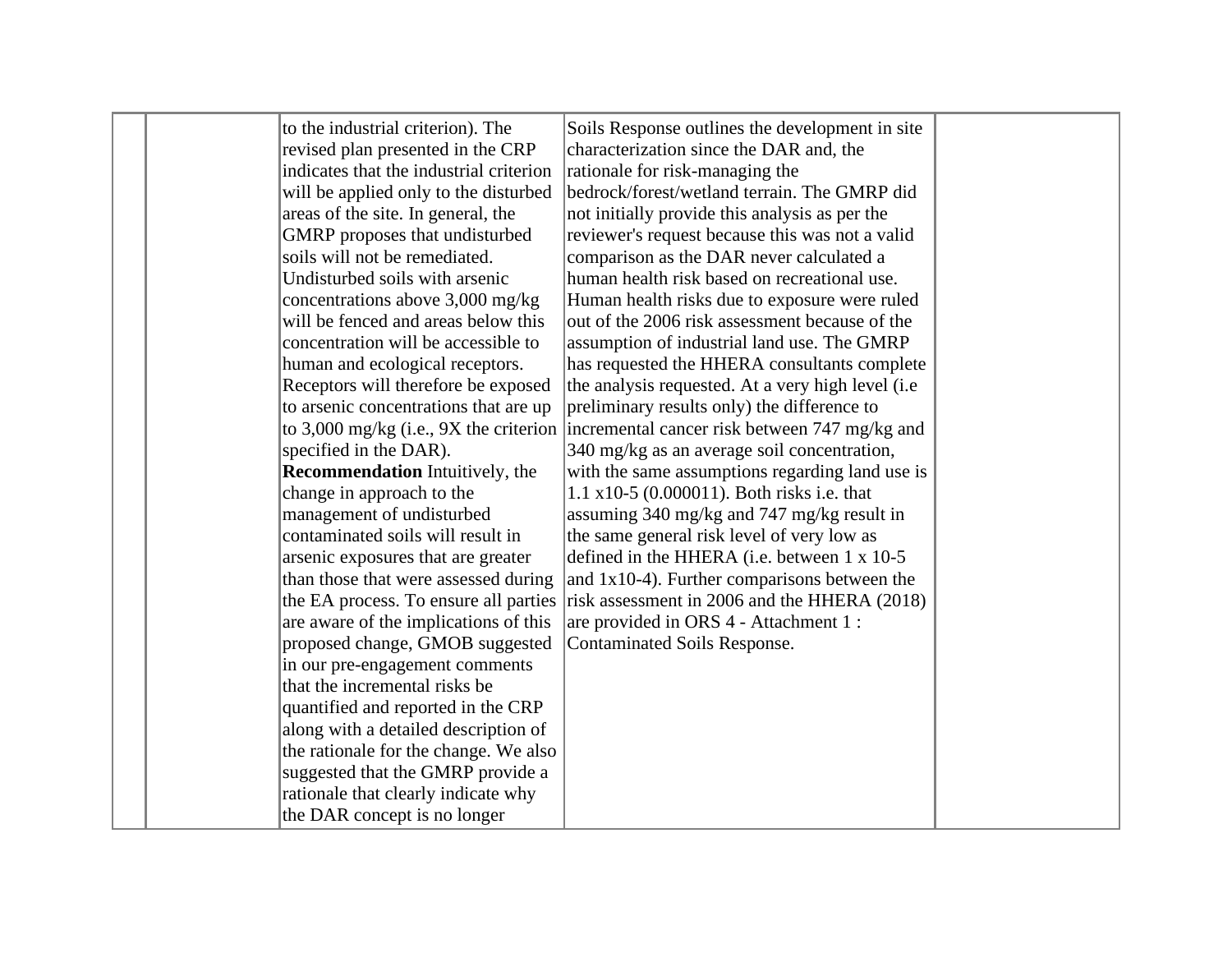| 6<br>Modification #9<br><b>Comment GMOB</b> agrees with the<br><b>June 25:</b> As stated in the response to Giant<br>- Expansion of<br>evaluation provided by Slater<br>Mine Oversight Board: GMOB #5, the GMRP<br>fenced area to<br><b>Environmental Consulting (SEC)in</b><br>considers the perspective of the reviewer that<br>section 3.1 of its May 2019 "Review"<br>the GMRP committed to excavate the surface of<br>encompass areas<br>most affected by of Post-EA Information Package"<br>the site to the industrial land-use guidelines to<br>Roaster<br>(see attached). SEC states: "The<br>be inaccurate. The DAR clearly identified areas                                                                                                                                                                                                                                                                                                                                                                                                                                                                                                                                                                                                                                                                                                                                                                                                                                                                                                                                                                             |             | preferred (i.e., why it does not meet<br>the closure objectives). GMOB<br>maintains that the request is<br>reasonable and appropriate given the<br>proposed change to the project (as<br>compared to the project that was<br>evaluated in the DAR). |                                                 |  |
|-----------------------------------------------------------------------------------------------------------------------------------------------------------------------------------------------------------------------------------------------------------------------------------------------------------------------------------------------------------------------------------------------------------------------------------------------------------------------------------------------------------------------------------------------------------------------------------------------------------------------------------------------------------------------------------------------------------------------------------------------------------------------------------------------------------------------------------------------------------------------------------------------------------------------------------------------------------------------------------------------------------------------------------------------------------------------------------------------------------------------------------------------------------------------------------------------------------------------------------------------------------------------------------------------------------------------------------------------------------------------------------------------------------------------------------------------------------------------------------------------------------------------------------------------------------------------------------------------------------------------------------|-------------|-----------------------------------------------------------------------------------------------------------------------------------------------------------------------------------------------------------------------------------------------------|-------------------------------------------------|--|
| changes to the plan for soil<br>the bedrock/forest/wetland terrain), and<br>remediation from what was<br>provided an estimate of volume of soils to be<br>proposed in the DAR is not fully<br>excavated (328 000 m3). ORS 4 - Attachment 1<br>addressed in the list of modificaitons<br>Contaminated Soils Response outlines the<br>development in site characterization since the<br>described by the GMRP and not<br>considered in the MVLWB Draft<br>DAR and, the rationale for risk-managing the<br>bedrock / forest / wetland terrains. The GMRP<br>Preliminary Screening Document.<br>The expanded scope is not about<br>considers restrictions to land use on the Project<br>what activities will be done as part<br>site to align with recreational uses as assumed in<br>of the remediation (e.g., construction the HHERA sufficient to mitigate potential<br>of a fence) but rather about activities effects. The GMRP anticipates that engagement<br>with stakeholders on the framework for the<br>that the GMRP will not include (ie.,<br>Perpetual Care Plan will include discussions on<br>remediation of all contaminated<br>methods for risk management of these soils<br>soil)". The SEC memo provides<br>additional thoughtful discussion<br>outside of the Core Industrial Area fence. The<br>about the challenges regarding<br>GMRP will also work to align risk management<br>administrative controls (including<br>with off-lease risk management efforts. The<br>messaging and risk management of<br>GMRP cannot develop the approach to<br>human activities).<br>managing these areas in isolation of its | depositions | scope and potential effects of                                                                                                                                                                                                                      | for excavation in the developed areas only (not |  |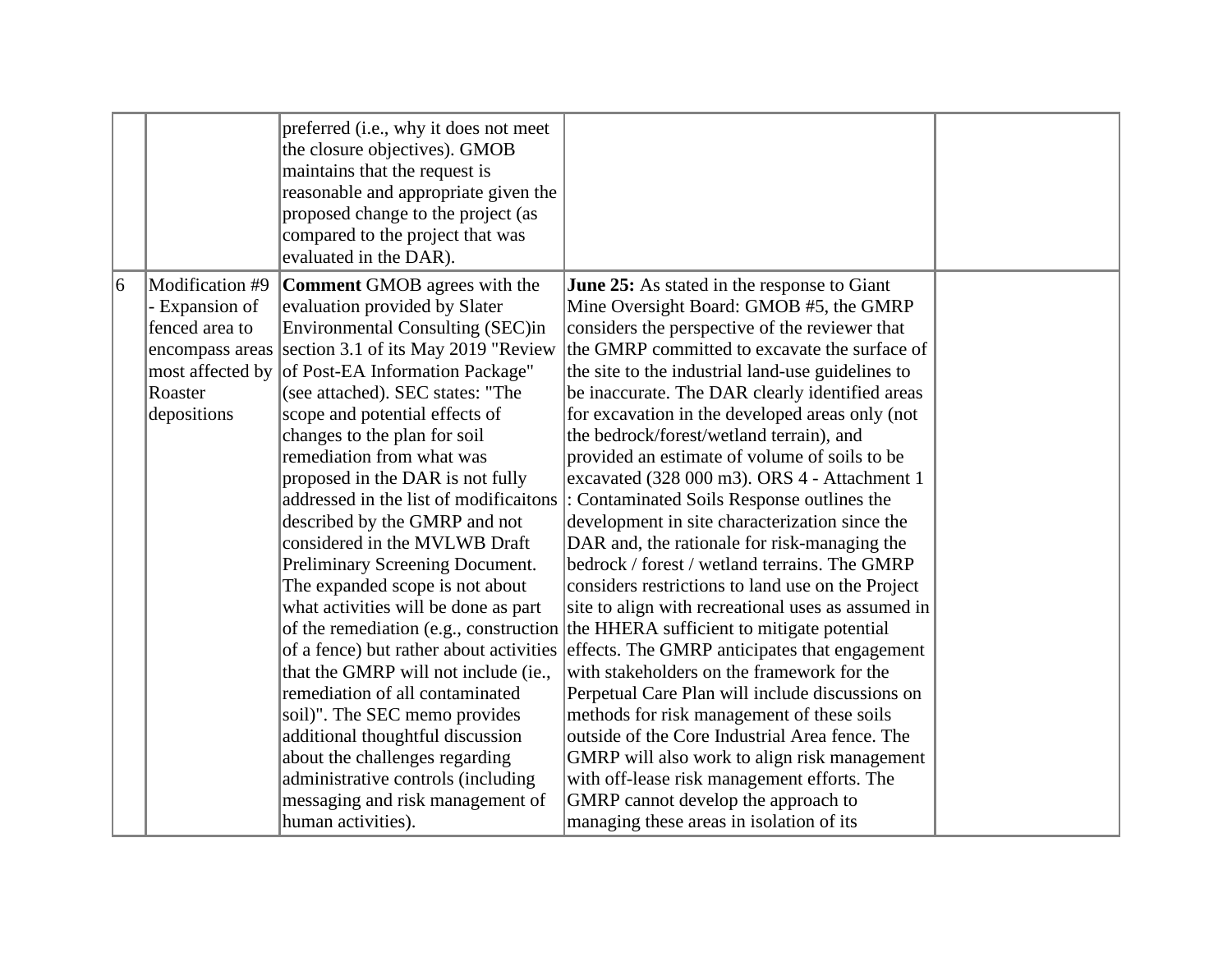|                                 |                                                  | avoid exposure to elevated arsenic levels found<br>in some of the lakes/areas located around<br>Yellowknife in 2016, with subsequent annual<br>updates being informed by university research<br>etc, in addition to including the results from the<br>2018 GMRP HHERA, which not only assessed<br>risk on the Giant Mine Site, but to residents in |                             |
|---------------------------------|--------------------------------------------------|----------------------------------------------------------------------------------------------------------------------------------------------------------------------------------------------------------------------------------------------------------------------------------------------------------------------------------------------------|-----------------------------|
|                                 |                                                  | general from Yellowknife, Ndilo and Dettah<br>using and harvesting from the land around the<br>Site. The advisory can be found at<br>https://www.hss.gov.nt.ca/en/newsroom/arsenic-<br>lake-water-around-yellowknife .The GMRP will<br>support, align and improve similar risk<br>management practices moving forward.                             |                             |
| <b>MVLWB: Shannon Allerston</b> |                                                  |                                                                                                                                                                                                                                                                                                                                                    |                             |
| ID $ Topic$                     | <b>Reviewer</b><br><b>Comment/Recommendation</b> | <b>Proponent Response</b>                                                                                                                                                                                                                                                                                                                          | <b>Board Staff Response</b> |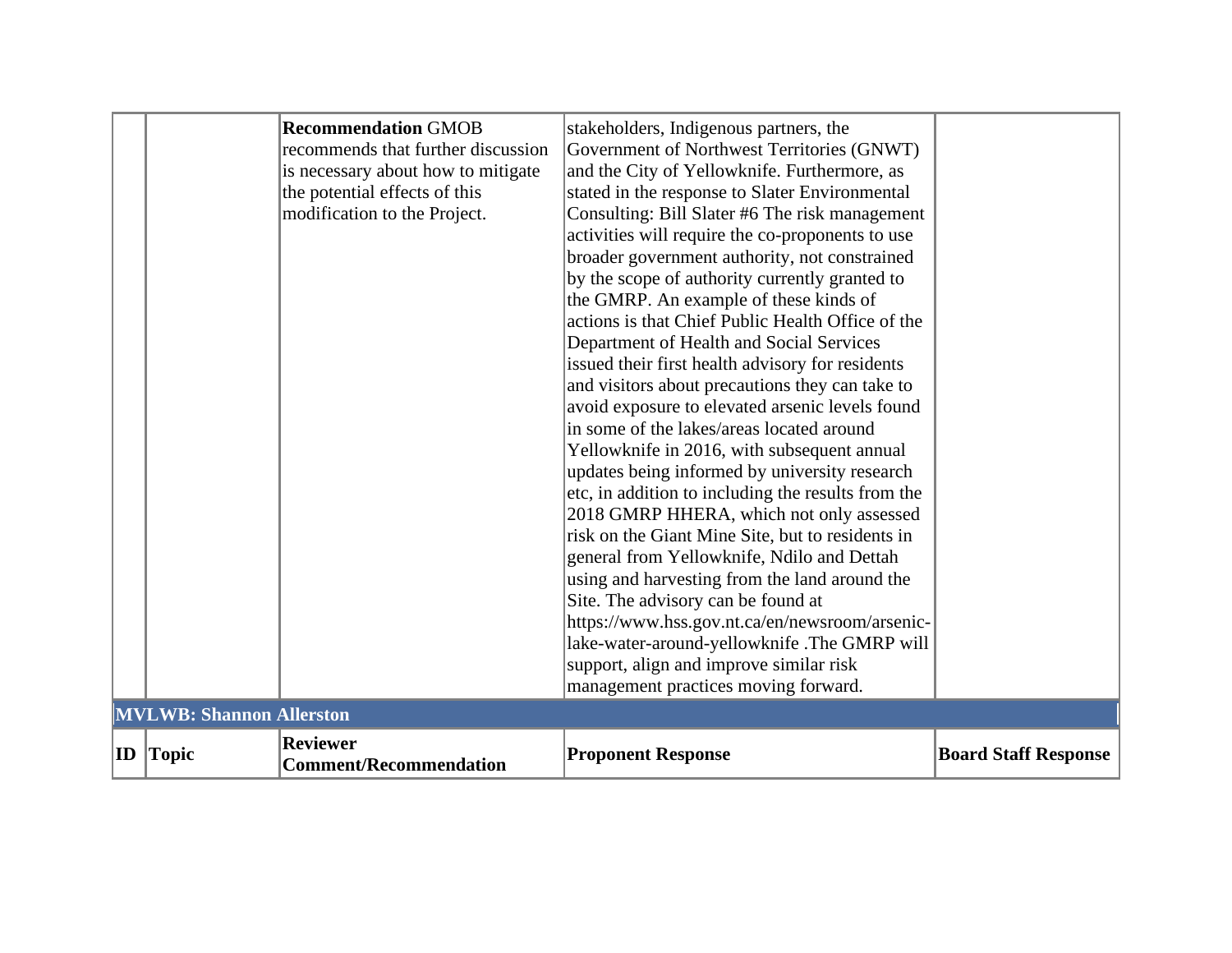| $\vert$ 1 | Preliminary | <b>Comment</b> In the Preliminary     | <b>June 25:</b> The GMRP revises its earlier                                           |  |
|-----------|-------------|---------------------------------------|----------------------------------------------------------------------------------------|--|
|           | Screening   | Screening Document submitted by       | conclusions on preliminary screening of                                                |  |
|           | Exemption   | GMRP it states that: "It is           | modifications based on the Board staff's                                               |  |
|           |             | respectfully submitted that, with the | conclusions. The GMRP maintains that                                                   |  |
|           |             | exception of modifications that are   | modifications $#1, 5, 12$ and 13 do not need to be                                     |  |
|           |             | determined not to be within           | included in the preliminary screening. The                                             |  |
|           |             | approved scope, the GMRP be           | GMRP agrees with the Board staff's assessment                                          |  |
|           |             | exempted from preliminary             | that modifications $# 6, 8$ and 10 can also be                                         |  |
|           |             | screening, as per Schedule 1, Part 1, | excluded from the preliminary screening.                                               |  |
|           |             | paragraph 2.1 of the Mackenzie        | Therefore, the GMRP posits that modifications                                          |  |
|           |             | <b>Valley Resource Management Act</b> | 1, 5, 6, 8, 10, 12 and 13 should be excluded                                           |  |
|           |             | Exemption List Regulations." It is    | from the preliminary screening. The GMRP                                               |  |
|           |             | noted that, on page 10, GMRP states   | agrees with the Board staff's recommendation                                           |  |
|           |             | that modifications $#1, 5, 12$ and 13 | that potential modifications 1 and 3 do not                                            |  |
|           |             | do not need to be screened as they    | require preliminary screening. There is one                                            |  |
|           |             | are "in direct response to an EA      | modification on which the GMRP and the Board                                           |  |
|           |             | Measure or were previously assessed   | staff's recommendations do not align. The Board                                        |  |
|           |             | as part of the EA and are within      | staff have indicated that modification #12                                             |  |
|           |             |                                       | scope". For modifications #2 to 4, #6 should be included in the preliminary screening, |  |
|           |             | to 11, part of modification #13,      | whereas the GMRP concluded that it was                                                 |  |
|           |             | modification #16, GMRP states that    | already considered within the scope of the                                             |  |
|           |             | the activities "satisfy the Scope of  | Environmental Assessment (EA) and therefore                                            |  |
|           |             | Activities as defined in the EA, but  | does not require preliminary screening. The                                            |  |
|           |             | are a change in closure activities    | Board staff indicate that the specific activity not                                    |  |
|           |             | from those proposed during the EA."   | included in the EA is the disposal of spent ion-                                       |  |
|           |             | Board staff also included an analysis | exchange media in the on-site landfill. The                                            |  |
|           |             | of what modifications could be        | GMRP agrees this specific waste was not                                                |  |
|           |             | project changes that need to be       | identified in the DAR (because the requirement                                         |  |
|           |             | included in the scope of the          | to use ion-exchange media is a result of a                                             |  |
|           |             | preliminary screening.                | Measure); however, the ion-exchange media                                              |  |
|           |             | <b>Recommendation Please confirm</b>  | will meet the classification of non-hazardous                                          |  |
|           |             | that that the GMRP Team believes      | waste and is therefore no different than any of                                        |  |
|           |             | that modifications $#1, 5, 12$ and 13 | the other kinds of waste previously identified in                                      |  |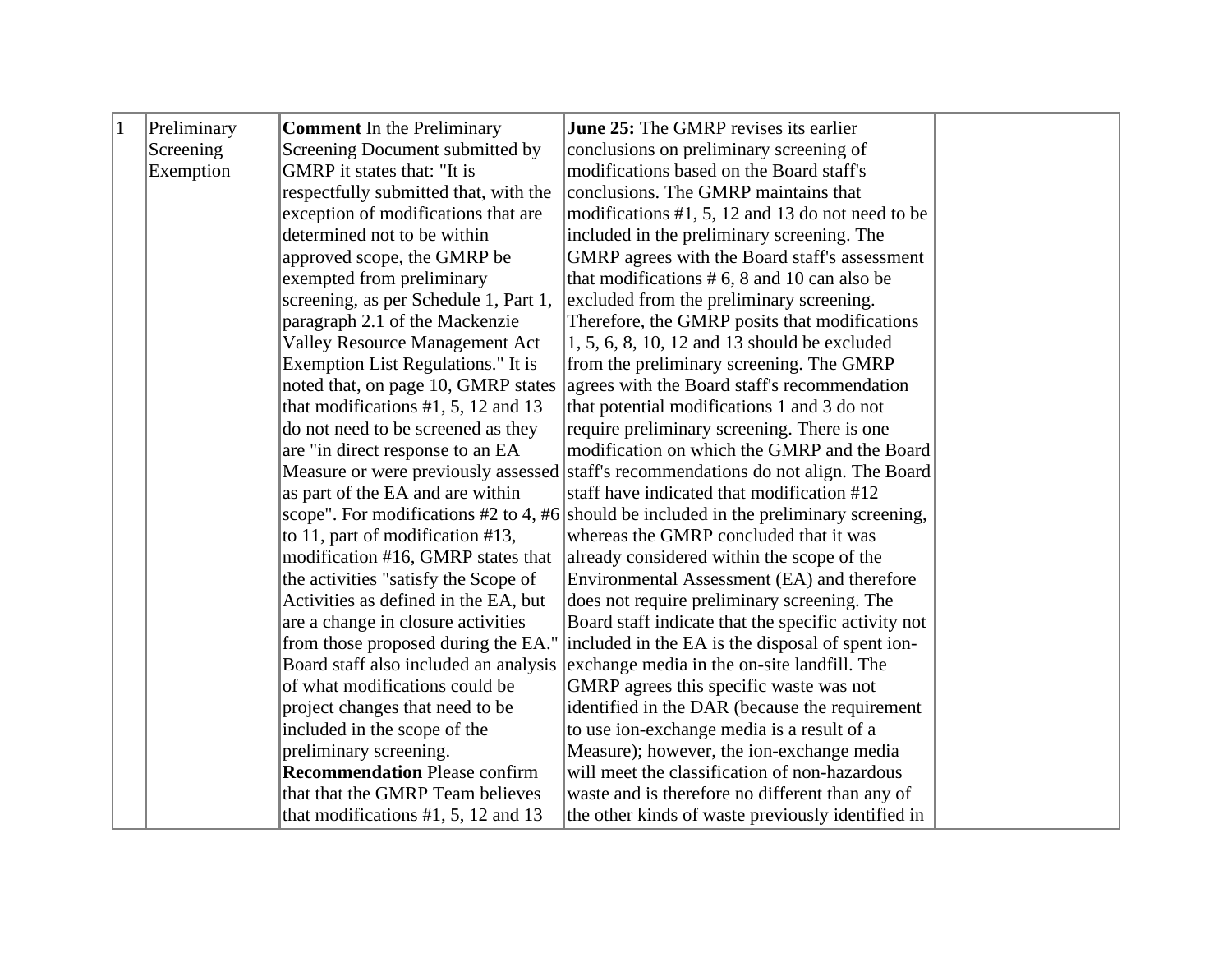|             |                                                                                            | are the only modifications that do<br>not require to be included in the<br>preliminary screening.                                                                                                                                                                                                                                                                                                                                                                                                                                                                       | the DAR including the on-site disposal of<br>sludge from the water treatment plant.                                                                                                                                                                                                                                                                                                                                                                                                                                                                                                                                                                                                                                                                                                                                                                                                                                                                                                                                                                                                                                                                                                                                                                                                                                                                                                                                                                                                       |  |
|-------------|--------------------------------------------------------------------------------------------|-------------------------------------------------------------------------------------------------------------------------------------------------------------------------------------------------------------------------------------------------------------------------------------------------------------------------------------------------------------------------------------------------------------------------------------------------------------------------------------------------------------------------------------------------------------------------|-------------------------------------------------------------------------------------------------------------------------------------------------------------------------------------------------------------------------------------------------------------------------------------------------------------------------------------------------------------------------------------------------------------------------------------------------------------------------------------------------------------------------------------------------------------------------------------------------------------------------------------------------------------------------------------------------------------------------------------------------------------------------------------------------------------------------------------------------------------------------------------------------------------------------------------------------------------------------------------------------------------------------------------------------------------------------------------------------------------------------------------------------------------------------------------------------------------------------------------------------------------------------------------------------------------------------------------------------------------------------------------------------------------------------------------------------------------------------------------------|--|
| $ 2\rangle$ | Partial<br>controlled raise<br>elevation in<br>underground<br>mine workings<br>mitigations | <b>Comment</b> In Giant's Preliminary<br>Screening Document for<br>of the minewater modification #18 it states that<br>"Detailed mitigations will be<br>proposed with a submission to the<br>MVLWB to proceed with minewater<br>level rise, should it be determined<br>feasible by the results of the RRP".<br>Further, mitigations associated with<br>minewater quality that are in Tables<br>4-3, 4-4 and 4-5 are referenced.<br><b>Recommendation Please indicate</b><br>any known broad mitigations<br>that could be used in the Preliminary<br>Screening document. | June 25: Potential impacts associated with a<br>mine water raise could include changes to<br>minepool chemistry and the induction of<br>instabilities in the underground that may or may<br>not propagate to surface. The GMRP has<br>confirmed through hydrogeologic modeling that<br>the mine will continue to act as sink until the<br>mine pool is higher than the elevation of<br>Yellowknife Bay, therefore impacts to<br>surrounding water bodies are considered very<br>unlikely. The primary purpose of the RRP is to<br>better understand potential impacts and plan<br>mitigations accordingly. The GMRP has<br>associated with this potential activity conceived mitigations in support of the mine<br>water raise trial proposed in the RRP. These<br>would also be applicable if Modification #18<br>was selected to advance. If unexpected<br>conditions are measured or observed during a<br>potential, short-term mine water elevation raise,<br>possible additional mitigation could include:<br>Keeping mine water at previous deeper<br>management elevation until the situation is<br>understood (e.g. stop mine water level rise);<br>Changes to the mine water pump capacity and<br>water treatment plant operations or design;<br>Amending mine water elevation management<br>operations procedures (not yet developed), such<br>as pumping more slowly during low void<br>volume areas at specific mine elevations;<br>temporarily utilizing multiple mine water |  |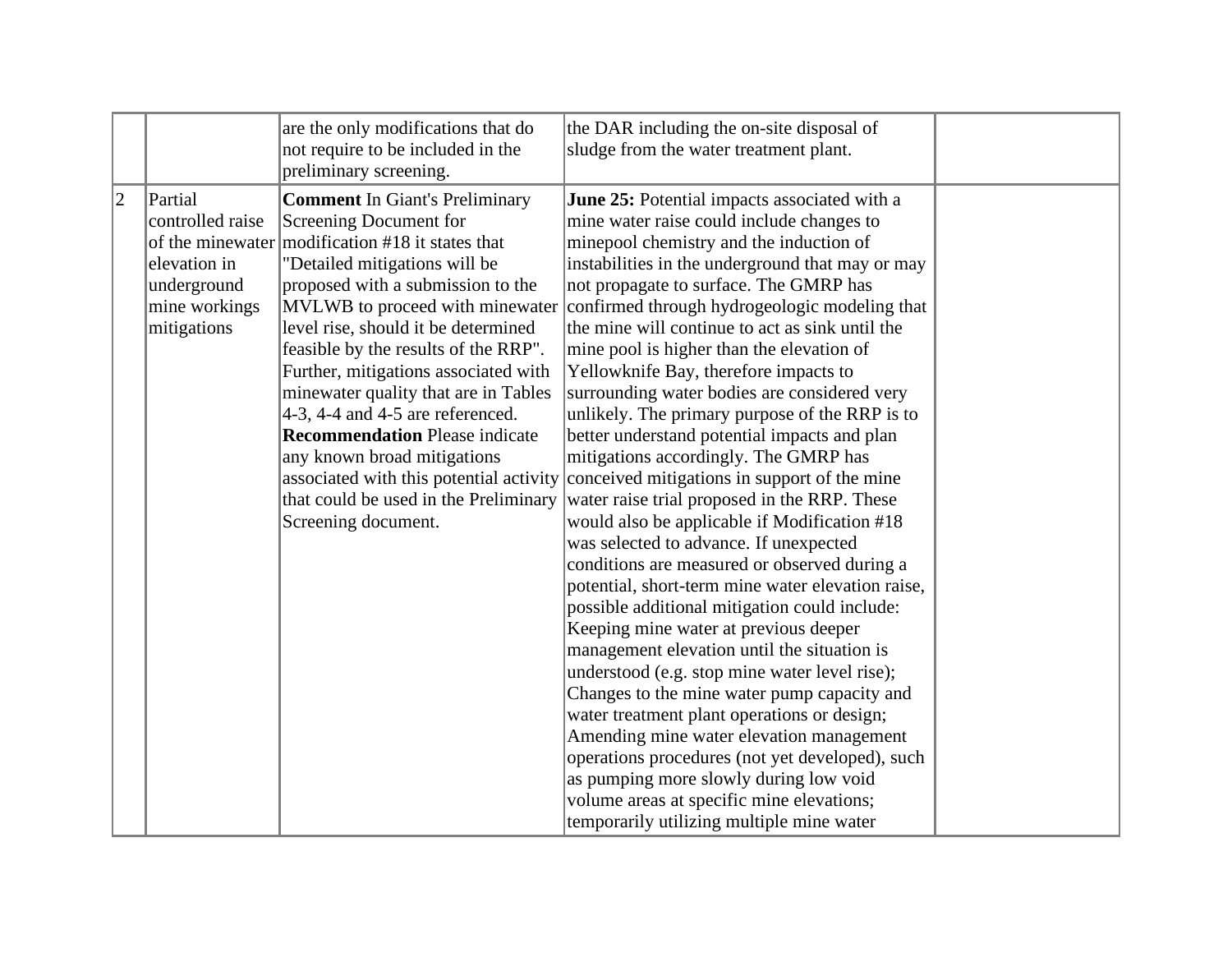|                 |                  |                                      | pumping locations to keep the mine water feed<br>to the WTP within operational parameters;<br>controlling the rate of rise (as opposed to<br>complete pump shut down) to facilitate<br>incremental and controlled observation of<br>changes in water quality; additional<br>underground backfilling to stabilize local areas<br>or a change in the schedule of planned<br>underground backfilling; moving critical mine<br>infrastructure earlier in the schedule; and storing<br>surface water temporarily for incremental<br>treatment of water, if water quality exceeds<br>current treatment capacity. The Water<br>Management and Monitoring Plan will be |  |
|-----------------|------------------|--------------------------------------|----------------------------------------------------------------------------------------------------------------------------------------------------------------------------------------------------------------------------------------------------------------------------------------------------------------------------------------------------------------------------------------------------------------------------------------------------------------------------------------------------------------------------------------------------------------------------------------------------------------------------------------------------------------|--|
|                 |                  |                                      | updated following the completion of the RRP to                                                                                                                                                                                                                                                                                                                                                                                                                                                                                                                                                                                                                 |  |
|                 |                  |                                      | include appropriate mitigation and management                                                                                                                                                                                                                                                                                                                                                                                                                                                                                                                                                                                                                  |  |
|                 |                  |                                      | measures should a mine water elevation raise be                                                                                                                                                                                                                                                                                                                                                                                                                                                                                                                                                                                                                |  |
|                 |                  |                                      | deemed appropriate.                                                                                                                                                                                                                                                                                                                                                                                                                                                                                                                                                                                                                                            |  |
| $\vert 3 \vert$ | Remedial         | <b>Comment</b> In Appendix 5.4A 10.2 | <b>June 25:</b> The GMRP does not expect placement                                                                                                                                                                                                                                                                                                                                                                                                                                                                                                                                                                                                             |  |
|                 | Strategy for     | Rationale for Open Pit Disposal it   | of contaminated granular fill in the pits to                                                                                                                                                                                                                                                                                                                                                                                                                                                                                                                                                                                                                   |  |
|                 | Contaminated     | states that: "It was determined      | impact surrounding groundwater quality. Pit                                                                                                                                                                                                                                                                                                                                                                                                                                                                                                                                                                                                                    |  |
|                 | Soil and         | [during the surface design]          | closure design work is ongoing, but the aim is to                                                                                                                                                                                                                                                                                                                                                                                                                                                                                                                                                                                                              |  |
|                 | Sediment:        | engagement] that the disposal of     | fill the pits with the coarse contaminated                                                                                                                                                                                                                                                                                                                                                                                                                                                                                                                                                                                                                     |  |
|                 | Disposal of      | contaminated soil and sediment       | granular fill which is more permeable then pit                                                                                                                                                                                                                                                                                                                                                                                                                                                                                                                                                                                                                 |  |
|                 | contaminated     | within open pits should be           | wall material. The pit closure design also                                                                                                                                                                                                                                                                                                                                                                                                                                                                                                                                                                                                                     |  |
|                 | materials in the | considered with the following        | incorporates drains in the base of the pit. These                                                                                                                                                                                                                                                                                                                                                                                                                                                                                                                                                                                                              |  |
|                 | open pits        | conditons: Additional investigation  | two design components will mitigate impacts to                                                                                                                                                                                                                                                                                                                                                                                                                                                                                                                                                                                                                 |  |
|                 |                  | is required to assess long-term      | shallow groundwater in the vicinity of the pits                                                                                                                                                                                                                                                                                                                                                                                                                                                                                                                                                                                                                |  |
|                 |                  | implications to groundwater quality  | or to Baker Creek by preventing water                                                                                                                                                                                                                                                                                                                                                                                                                                                                                                                                                                                                                          |  |
|                 |                  | with respect to disposal of          | movement laterally out of the pits. This design                                                                                                                                                                                                                                                                                                                                                                                                                                                                                                                                                                                                                |  |
|                 |                  | contaminated materials in the open   | approach will be effective regardless of the                                                                                                                                                                                                                                                                                                                                                                                                                                                                                                                                                                                                                   |  |
|                 |                  | pits." In Table 5.3-6 Open Pits Mine | selection of cap or cover. If the final design                                                                                                                                                                                                                                                                                                                                                                                                                                                                                                                                                                                                                 |  |
|                 |                  | Workings Uncertainties (p 5-79) for  | incorporates a cover that sheds water, that water                                                                                                                                                                                                                                                                                                                                                                                                                                                                                                                                                                                                              |  |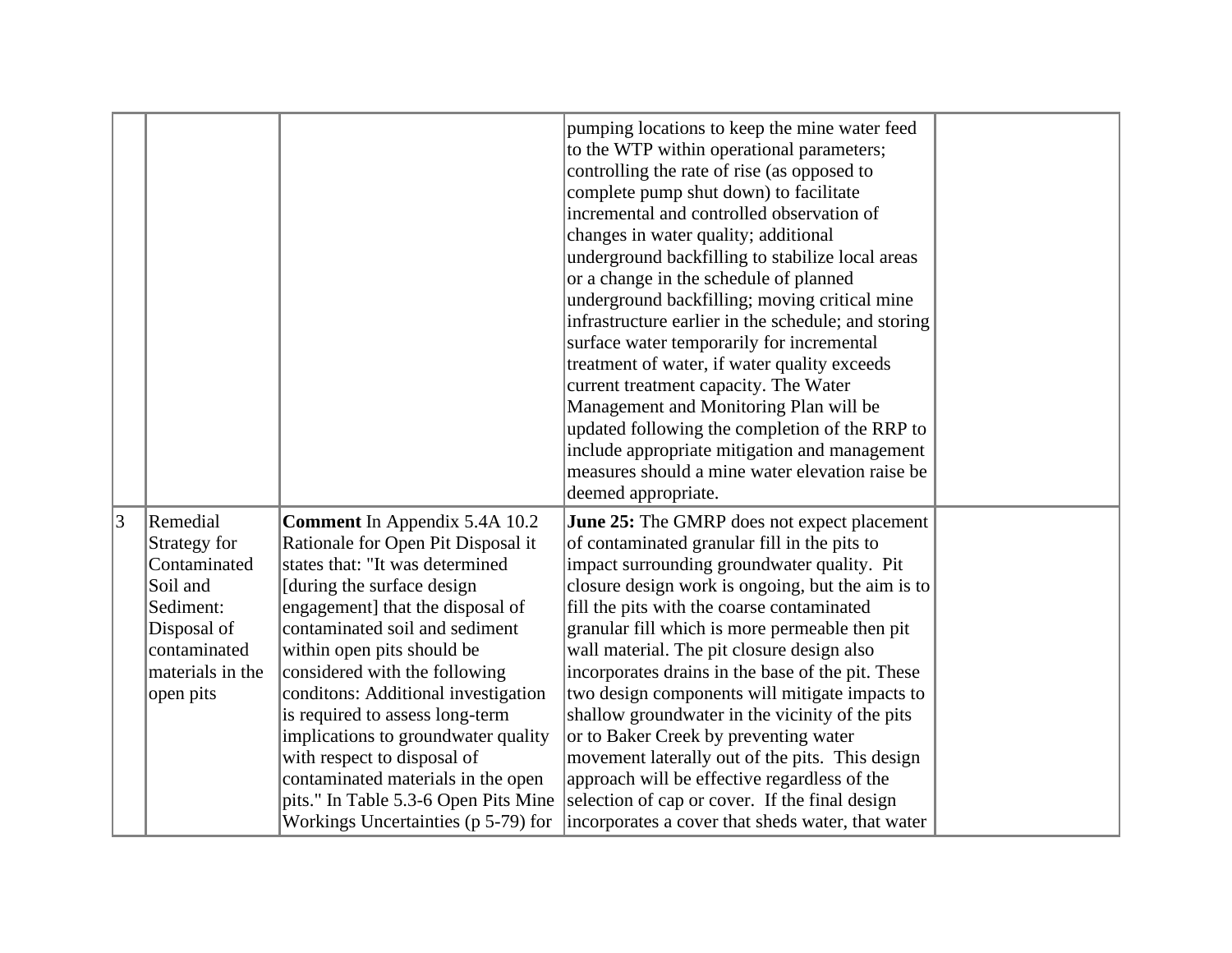|   |                                                              | the groundwater and minewater<br>quality and the WTP uncertainty<br>with respect to placing new<br>contaminated material into A1 and<br>B1 pits it states that "Further testing<br>will be completed in 2018 to<br>continue to investigate this<br>uncertainty".<br><b>Recommendation</b> It is noted that<br>mitigations related to groundwater<br>quality with respect to disposal of<br>contaminated materials in the open<br>pits are not discussed in the GMRP<br>Preliminary Screening document for<br>soils in A1 Pit (with possible<br>the investigations refererred to in<br>Appendix 5.4A 10.2 and CRP Table<br>5.3-6 been completed? Please<br>discuss mitigations to address<br>potential groundwater quality<br>changes associated with this activity. | will be conveyed to Baker Creek once it is<br>confirmed to meet runoff criteria. Therefore, the<br>GMRP does not consider groundwater<br>monitoring around the pits necessary. Currently,<br>the GMRP does not expect infiltration through<br>the pits to influence minepool chemistry<br>predictions such that the WTP design or<br>proposed EQC will need to be revisited. This is<br>based on preliminary review of short-term<br>geochemistry results to EQC infiltration<br>chemistry assumptions and the ratio of volume<br>of infiltration from pits A1 and B1 to the<br>minepool. A series of analyses are underway to<br>confirm this assumption: geochemical testing of<br>Modification #3 (Place contaminated contaminated granular fill for metals leaching<br>and potential acid generation (preliminary<br>placement in B2 Pit if needed). Have results under review, final results to be provided<br>to MVLWB prior to September technical<br>sessions); longer-term kinetic testing (late<br>2019); comparison of geochemistry results to<br>EQC model inputs. Should these studies<br>indicate that long-term leachate chemistry<br>differs substantially from what was assumed in<br>the EQC assessment, additional modelling will<br>be undertaken. Results of that modelling would<br>then be used to determine if pit covers and caps<br>require re-evaluation |  |
|---|--------------------------------------------------------------|---------------------------------------------------------------------------------------------------------------------------------------------------------------------------------------------------------------------------------------------------------------------------------------------------------------------------------------------------------------------------------------------------------------------------------------------------------------------------------------------------------------------------------------------------------------------------------------------------------------------------------------------------------------------------------------------------------------------------------------------------------------------|-------------------------------------------------------------------------------------------------------------------------------------------------------------------------------------------------------------------------------------------------------------------------------------------------------------------------------------------------------------------------------------------------------------------------------------------------------------------------------------------------------------------------------------------------------------------------------------------------------------------------------------------------------------------------------------------------------------------------------------------------------------------------------------------------------------------------------------------------------------------------------------------------------------------------------------------------------------------------------------------------------------------------------------------------------------------------------------------------------------------------------------------------------------------------------------------------------------------------------------------------------------------------------------------------------------------------------------------------------------------------------------|--|
| 4 | Fence forested<br>terrain,<br>wetlands, and<br>bedrock areas | <b>Comment In GMRP's Preliminary</b><br>Screening Document for<br>modification #9 states that the<br>forested terrain, wetlands, and<br>bedrock areas will be fenced to<br>"encompass area most impacted by                                                                                                                                                                                                                                                                                                                                                                                                                                                                                                                                                         | <b>June 25:</b> The GMRP disagrees with the<br>statement in the Board staff draft Preliminary<br>Screening Document regarding "the proposed<br>CRP activity of using fencing as a replacement<br>to excavating soil". All developed areas,<br>regardless of their location with respect to the                                                                                                                                                                                                                                                                                                                                                                                                                                                                                                                                                                                                                                                                                                                                                                                                                                                                                                                                                                                                                                                                                      |  |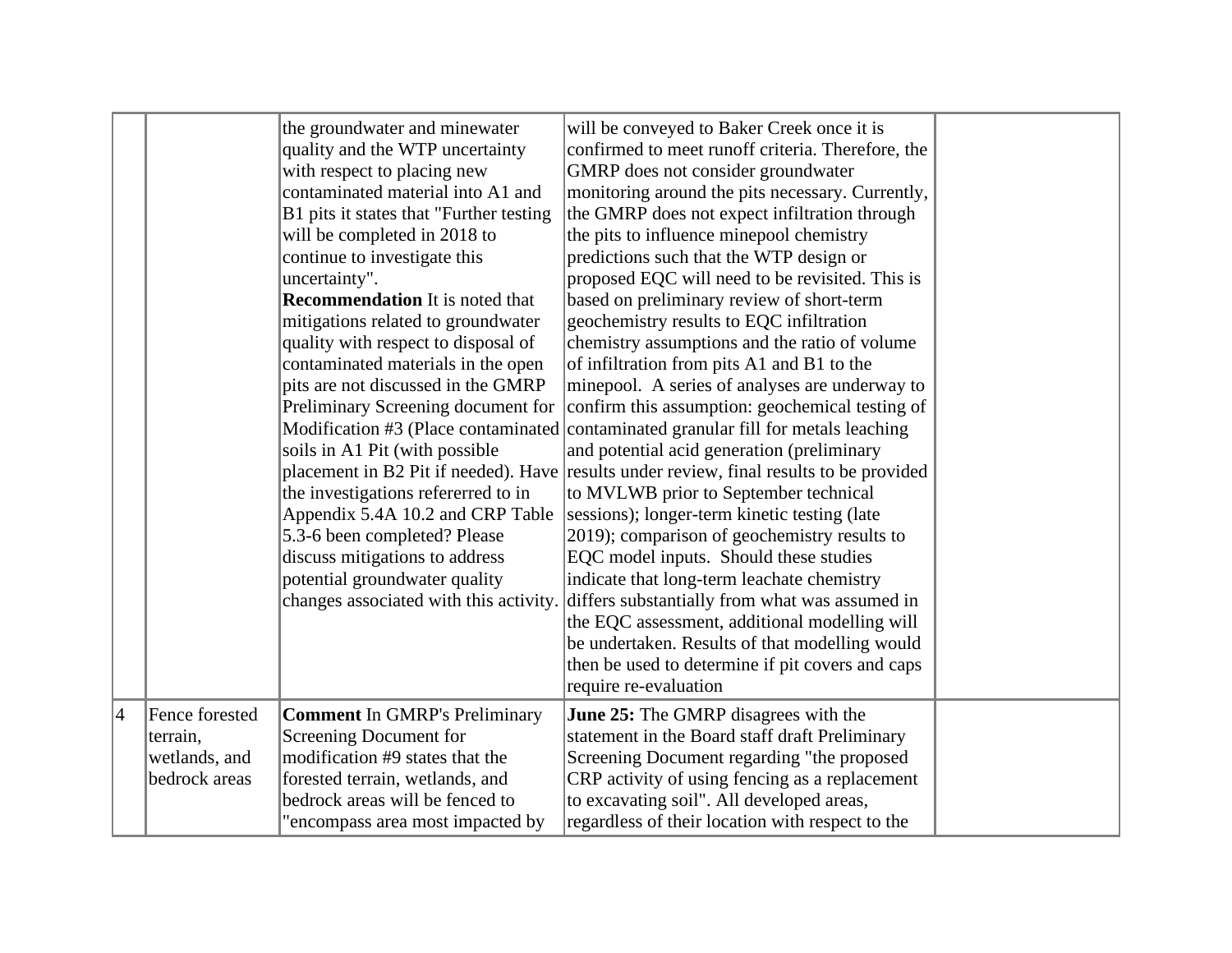|  | Roaster emission fallout, a radius of   | proposed fence, will be remediated to meet, at                                        |  |
|--|-----------------------------------------|---------------------------------------------------------------------------------------|--|
|  | approximately one kilometer from        | minimum, industrial soil guidelines. This                                             |  |
|  | the roaster". It is not clear from the  | activity is not considered a modification as this                                     |  |
|  | assessment of modification #9 that      | was presented in the DAR. Modification #9                                             |  |
|  | excavation/capping with an              | highlights that the GMRP proposes to install a                                        |  |
|  | engineered cover of the Developed       | fence to reduce risk of exposure of                                                   |  |
|  | Areas (e.g. Mill/Roaster Area) will     | contaminated soils managed in-situ in the                                             |  |
|  | occur within the fenced area also       | forested/bedrock/wetland terrain (including the                                       |  |
|  | (CRP Figure 5.4-5). The Board staff     | Mill/Roaster area). The extent of contamination                                       |  |
|  | draft Preliminary Screening             | in these soils was unknown at the time of the                                         |  |
|  | Document states that "The fenced        | DAR. The proposed fence is not a replacement                                          |  |
|  | area proposed currently                 | to excavating soil; all areas that were identified                                    |  |
|  | encompasses some areas (e.g.            | in the DAR for excavation will still be removed,                                      |  |
|  | around the Mill/roaster area) where     | in addition to increased volumes subsequently                                         |  |
|  | it was previously intended that soil    | identified. However, the Board staff is correct                                       |  |
|  | would be removed or covered" and        | that using fencing in order to risk manage soil in                                    |  |
|  | that "impacts and mitigations           | the bedrock / wetland / forest areas was not                                          |  |
|  | specifically related to the activity of | included in the DAR. In the Preliminary                                               |  |
|  | using fencing as a replacement to       | Screening document, the GMRP recommended                                              |  |
|  | excavating soil is not included in the  | Modification #9 be carried into Preliminary                                           |  |
|  | DAR".                                   | Screening, the GMRP continues to recommend                                            |  |
|  | <b>Recommendation</b> Given that the    | this modification be included in the preliminary                                      |  |
|  |                                         | CRP indicates the Mill/Roaster Area   screening. Please refer to ORS 4 - Attachment 1 |  |
|  | will be excavated and/or capped can     | : Contaminated Soils Response for more context                                        |  |
|  |                                         | the GMRP clarify that the statements related to the risk management of contaminated   |  |
|  | in the Board staff draft Preliminary    | soils on site.                                                                        |  |
|  | Screening Document for                  |                                                                                       |  |
|  | modification #9 are incorrect? If       |                                                                                       |  |
|  | necessary please provide                |                                                                                       |  |
|  | justification if GMRP believes          |                                                                                       |  |
|  | modification #9 does not require to     |                                                                                       |  |
|  | be included in the preliminary          |                                                                                       |  |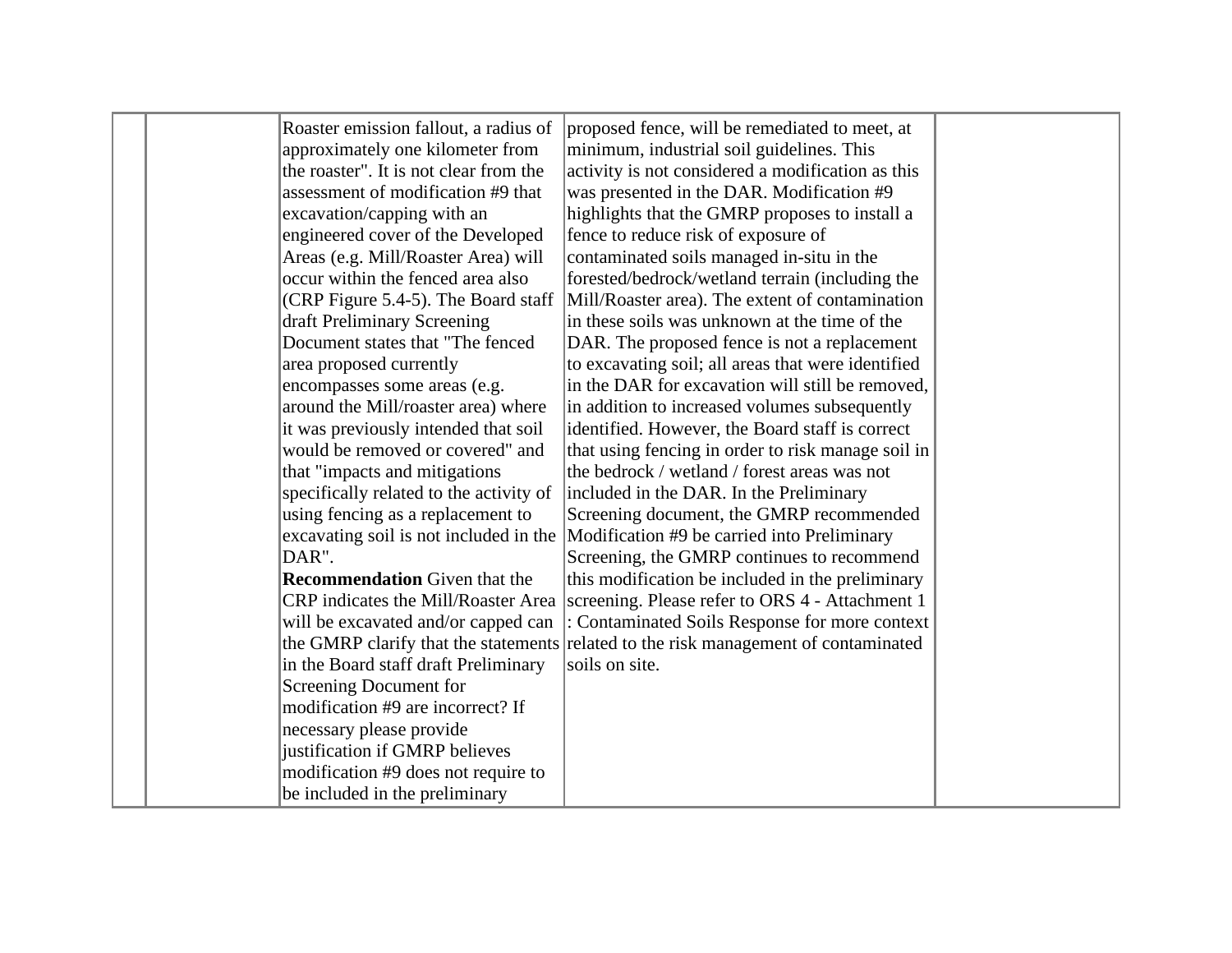|              |                                          | screening document (see also<br>comment ID 1).                                                                                                                                                                                                                                                                                                                                                                                   |                                                                                                                                                                                                                                                                                                                                                                                                                                                                                                                                                                                                                                                                                                                                                                                                                                                                                                                                                                                                                                                                                               |                             |
|--------------|------------------------------------------|----------------------------------------------------------------------------------------------------------------------------------------------------------------------------------------------------------------------------------------------------------------------------------------------------------------------------------------------------------------------------------------------------------------------------------|-----------------------------------------------------------------------------------------------------------------------------------------------------------------------------------------------------------------------------------------------------------------------------------------------------------------------------------------------------------------------------------------------------------------------------------------------------------------------------------------------------------------------------------------------------------------------------------------------------------------------------------------------------------------------------------------------------------------------------------------------------------------------------------------------------------------------------------------------------------------------------------------------------------------------------------------------------------------------------------------------------------------------------------------------------------------------------------------------|-----------------------------|
| 5            | Ion exchange<br>adsorptive<br>media      | <b>Comment</b> In the Board staff draft<br>Preliminary Screening document it<br>is suggested that disposing of the<br>spent ion exchange adsorptive media<br>in the onsite landfill may have to be<br>included in the preliminary<br>screening form.<br><b>Recommendation Please comment</b><br>on if GMRP agrees, and provide<br>mitigations for disposing of spent<br>ion exchange adsorptive media in<br>the onsite landfill. | <b>June 25:</b> The GMRP does not consider<br>disposing spent ion-exchange in the onsite<br>landfill as a modification that requires<br>preliminary screening. The DAR included<br>assessment of disposal of WTP waste in an on-<br>site non-hazardous waste landfill, however the<br>GMRP acknowledges that spent ion-exchange<br>media was not specifically identified as the<br>addition of ion-exchange was a result of an<br>Environmental Assessment (EA) Measure. The<br>spent ion-exchange will meet the non-hazardous<br>classification of spent media per the EPA's SW-<br>846 Test Method 1311: Toxicity Characteristic<br>Leaching Procedure (TCLP). TCLP testing of<br>samples of three brands of spent ion adsorption<br>media from a pilot plant conducted in 2018<br>yielded arsenic concentration results of 0.355,<br>$0.211$ and $0.102$ mg/L. All mitigations<br>associated with the proper operation, monitoring<br>and management of the landfill will apply. The<br>potential impacts of a non-hazardous landfill on-<br>site have been previously assessed in the EA. |                             |
|              |                                          | <b>Slater Environmental Consulting: Bill Slater</b>                                                                                                                                                                                                                                                                                                                                                                              |                                                                                                                                                                                                                                                                                                                                                                                                                                                                                                                                                                                                                                                                                                                                                                                                                                                                                                                                                                                                                                                                                               |                             |
| ID           | <b>Topic</b>                             | <b>Reviewer</b><br><b>Comment/Recommendation</b>                                                                                                                                                                                                                                                                                                                                                                                 | <b>Proponent Response</b>                                                                                                                                                                                                                                                                                                                                                                                                                                                                                                                                                                                                                                                                                                                                                                                                                                                                                                                                                                                                                                                                     | <b>Board Staff Response</b> |
| $\mathbf{1}$ | 1. Preliminary<br>Screening<br>Documents | <b>Comment</b> In the Preliminary<br>Screening Document (GMRP,<br>January 2019), the GMRP identifies<br>16 modifications in closure activities<br>and three potential modifications                                                                                                                                                                                                                                              | <b>June 25:</b> Please refer to the responses to Giant<br>Mine Oversight Board #5 and Giant Mine<br>Oversight Board #6, and ORS 4- Attachment 1:<br>Contaminated Soils Response.                                                                                                                                                                                                                                                                                                                                                                                                                                                                                                                                                                                                                                                                                                                                                                                                                                                                                                              |                             |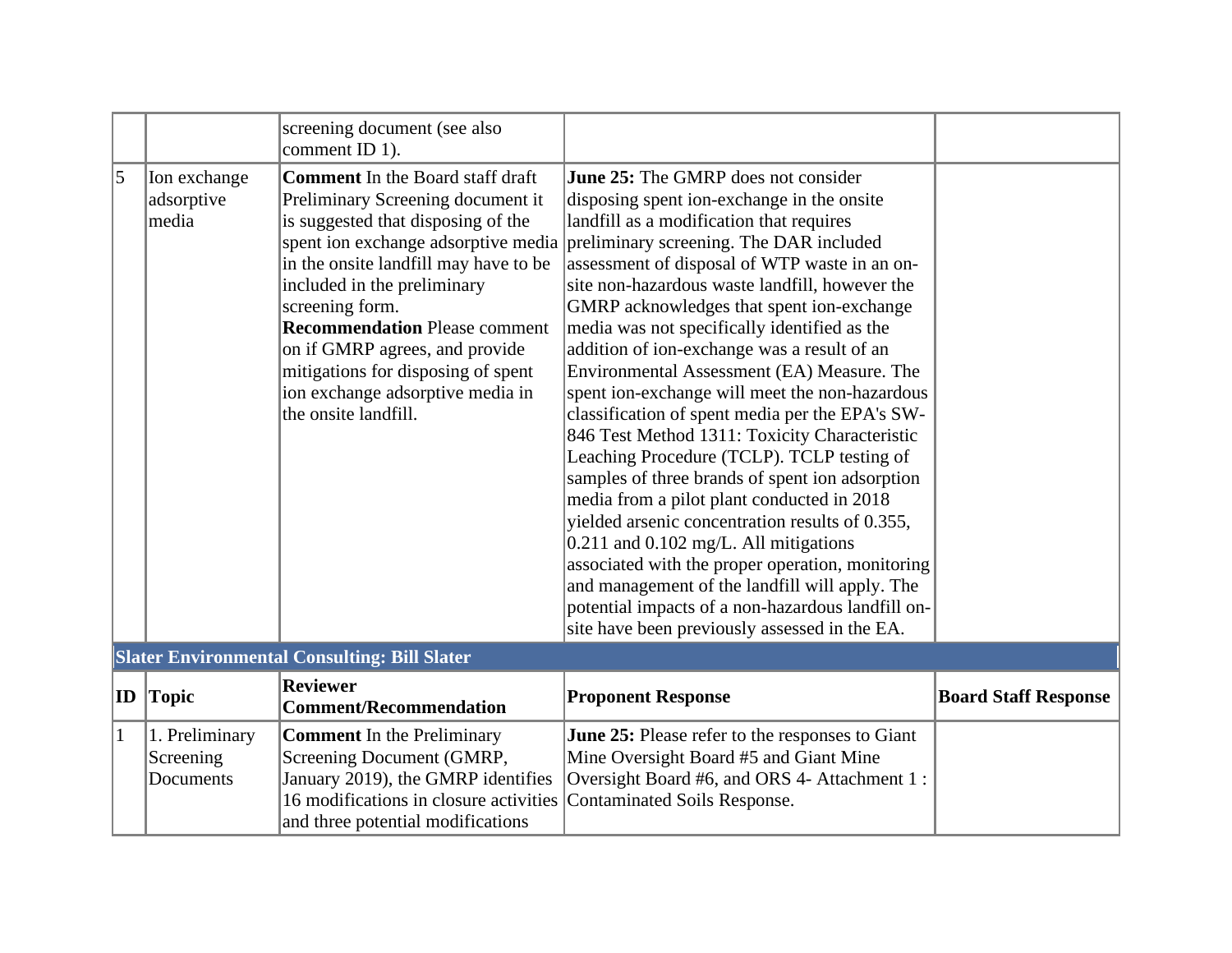| (Reclamation Research Plans), as      |  |
|---------------------------------------|--|
| compared with the scope of the        |  |
| previous environmental assessment,    |  |
| that are being considered through     |  |
| proposed reclamation research         |  |
| programs. The GMRP cites three        |  |
| reasons for the changes: 1. Work      |  |
| completed to address EA Measures      |  |
| and Suggestions, and GMRP             |  |
| commitments. 2. Outcomes of           |  |
| engagement with affected/interested   |  |
| parties. 3. Advancement of            |  |
| engineering work and site             |  |
| investigations. Table 3-1 in the      |  |
| <b>Preliminary Screening Document</b> |  |
| describes the GMRP's analysis of the  |  |
| need for further environmental        |  |
| assessment for each of the proposed   |  |
| modifications, including whether the  |  |
| effects were considered in the        |  |
| previous assessment, and whether      |  |
| the modification may cause            |  |
| significant public concern or have    |  |
| significant environmental impacts.    |  |
| In all cases, the GMRP concludes      |  |
| that no further environmental         |  |
| assessment is needed, and that any    |  |
| concerns can be addressed through     |  |
| the licensing processes. Mackenzie    |  |
| Valley Land and Water Board           |  |
| (MVLWB) staff prepared a Draft        |  |
| <b>Preliminary Screening Document</b> |  |
| that provides recommendations         |  |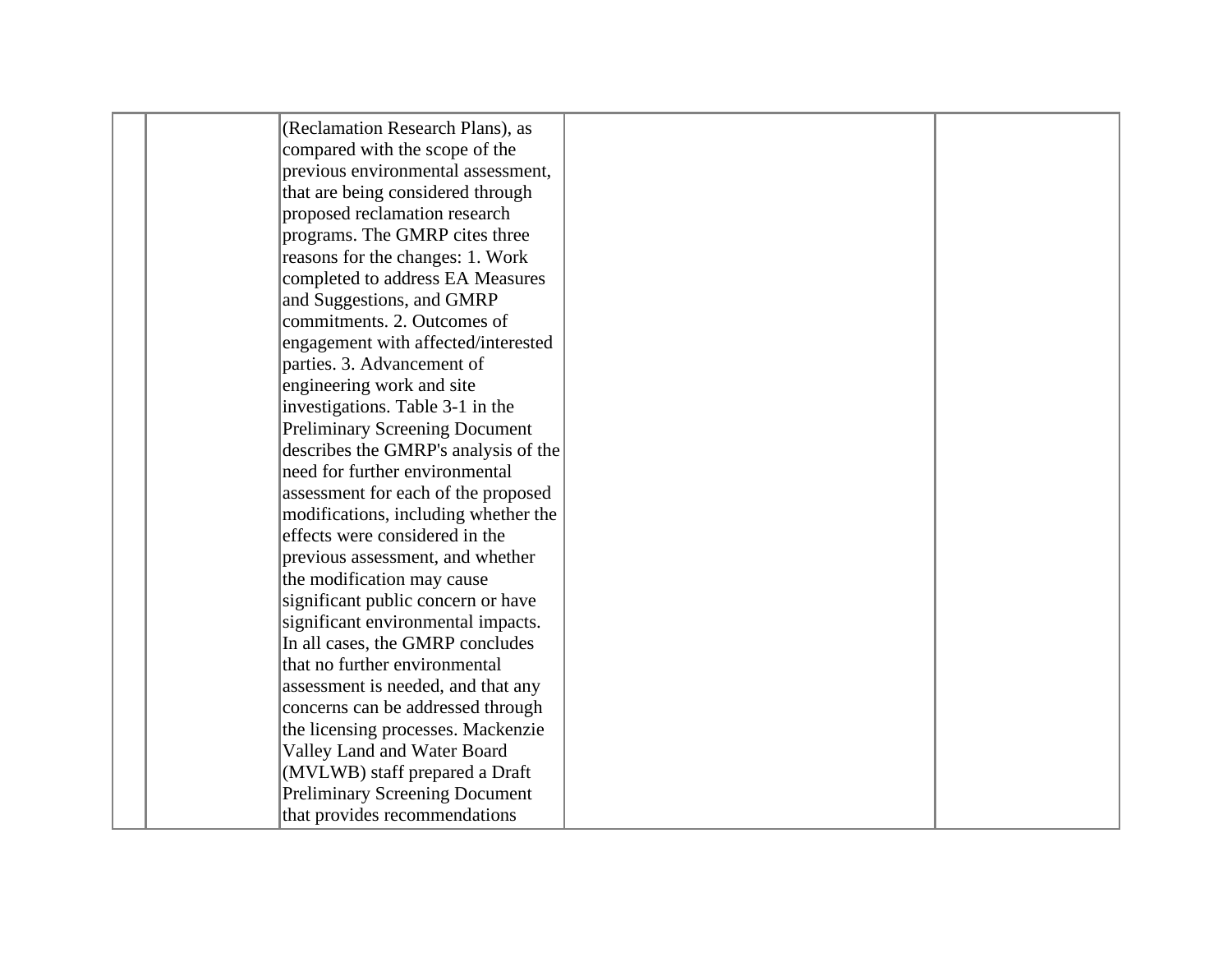|                |                                            | about which of the proposed<br>modifications should be screened by<br>the MVLWB, including 11 of the 19<br>proposed modifications. See Section<br>3.1 of Slater Environmental Report.<br><b>Recommendation With one</b><br>exception, Slater Environmental<br>Consulting (SEC) agrees with the<br>description of the issues and<br>recommendations contained in the<br>MVLWB staff document. The<br>exception relates to the proposed<br>change to use of a fence to restrict<br>access to some areas of elevated soil<br>contamination, rather than carrying<br>out soil remediation. For this issue,<br>SEC agrees with the<br>recommendation provided in the<br>MVLWB staff document but also<br>considers the issue to have a much<br>larger scope. See comment 2 below<br>for more detail on this issue. Table 1<br>in the Slater Environmental Report<br>provides details about review of |                                                                                                                                                 |  |
|----------------|--------------------------------------------|-------------------------------------------------------------------------------------------------------------------------------------------------------------------------------------------------------------------------------------------------------------------------------------------------------------------------------------------------------------------------------------------------------------------------------------------------------------------------------------------------------------------------------------------------------------------------------------------------------------------------------------------------------------------------------------------------------------------------------------------------------------------------------------------------------------------------------------------------------------------------------------------------|-------------------------------------------------------------------------------------------------------------------------------------------------|--|
|                |                                            |                                                                                                                                                                                                                                                                                                                                                                                                                                                                                                                                                                                                                                                                                                                                                                                                                                                                                                 |                                                                                                                                                 |  |
|                |                                            | each of the specific changes, but                                                                                                                                                                                                                                                                                                                                                                                                                                                                                                                                                                                                                                                                                                                                                                                                                                                               |                                                                                                                                                 |  |
|                |                                            | these do not appear to require<br>specific responses because they are                                                                                                                                                                                                                                                                                                                                                                                                                                                                                                                                                                                                                                                                                                                                                                                                                           |                                                                                                                                                 |  |
|                |                                            | generally consistent with the content<br>of the MVLWB Preliminary<br>Screening Document.                                                                                                                                                                                                                                                                                                                                                                                                                                                                                                                                                                                                                                                                                                                                                                                                        |                                                                                                                                                 |  |
| $\overline{2}$ | 2. Preliminary<br>Screening<br>Documents - | <b>Comment</b> The scope and potential<br>remediation from what was                                                                                                                                                                                                                                                                                                                                                                                                                                                                                                                                                                                                                                                                                                                                                                                                                             | June 25: Please refer to the responses to Slater<br>effects of changes to the plan for soil Environmental Consulting: Bill Slater #3 and<br>#6. |  |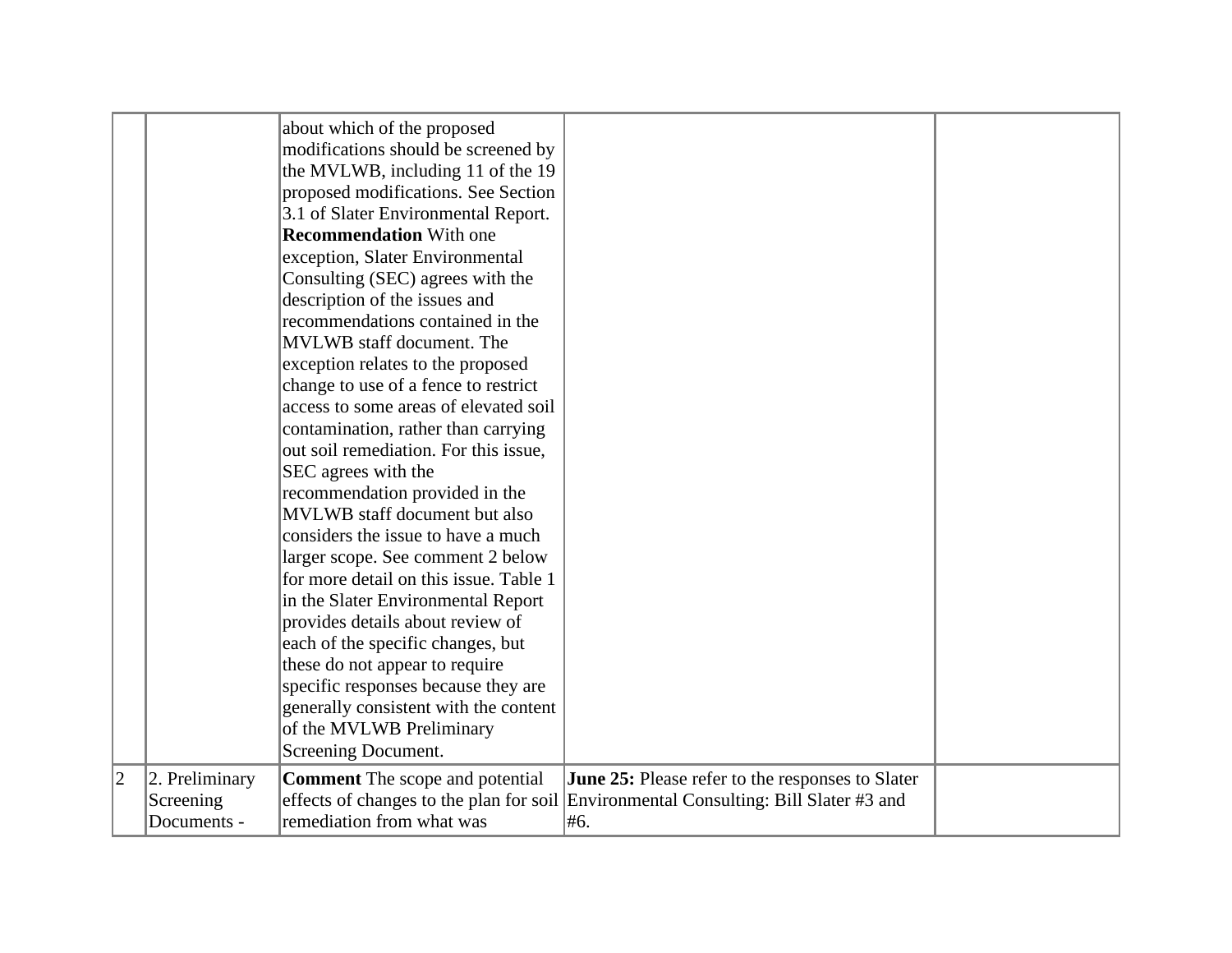| plans for        | proposed in the DAR is not fully        |  |
|------------------|-----------------------------------------|--|
| contaminated     | addressed in the list of modifications  |  |
| soil remediation | described by the GMRP and not           |  |
|                  | considered in the MVLWB Draft           |  |
|                  | Preliminary Screening Document.         |  |
|                  | The expanded scope is not about         |  |
|                  | what activities will be done as part    |  |
|                  | of the remediation (e.g., construction  |  |
|                  | of a fence) but rather about activities |  |
|                  | that the GMRP will not include (i.e.,   |  |
|                  | remediation of all contaminated         |  |
|                  | soil). The DAR envisioned               |  |
|                  | remediation (i.e., removal for safe     |  |
|                  | storage, or covering with clean         |  |
|                  | material) of all arsenic contaminated   |  |
|                  | soil across the site to the industrial  |  |
|                  | remediation objective (340 mg/kg)       |  |
|                  | As). The GMRP now asserts that          |  |
|                  | this is no longer practical and         |  |
|                  | proposes to leave un-remediated         |  |
|                  | soils in place with arsenic             |  |
|                  | concentrations that are well above      |  |
|                  | the industrial remediation objective,   |  |
|                  | in some cases 3000 mg/kg and            |  |
|                  | higher. Soil sampling completed         |  |
|                  | since the DAR has identified much       |  |
|                  | more extensive contamination,           |  |
|                  | including contamination in              |  |
|                  | bedrock/forest/wetland areas that       |  |
|                  | were never directly disturbed by        |  |
|                  | mining activities. The contamination    |  |
|                  | in soils is now known to extend         |  |
|                  | across the site and beyond the site     |  |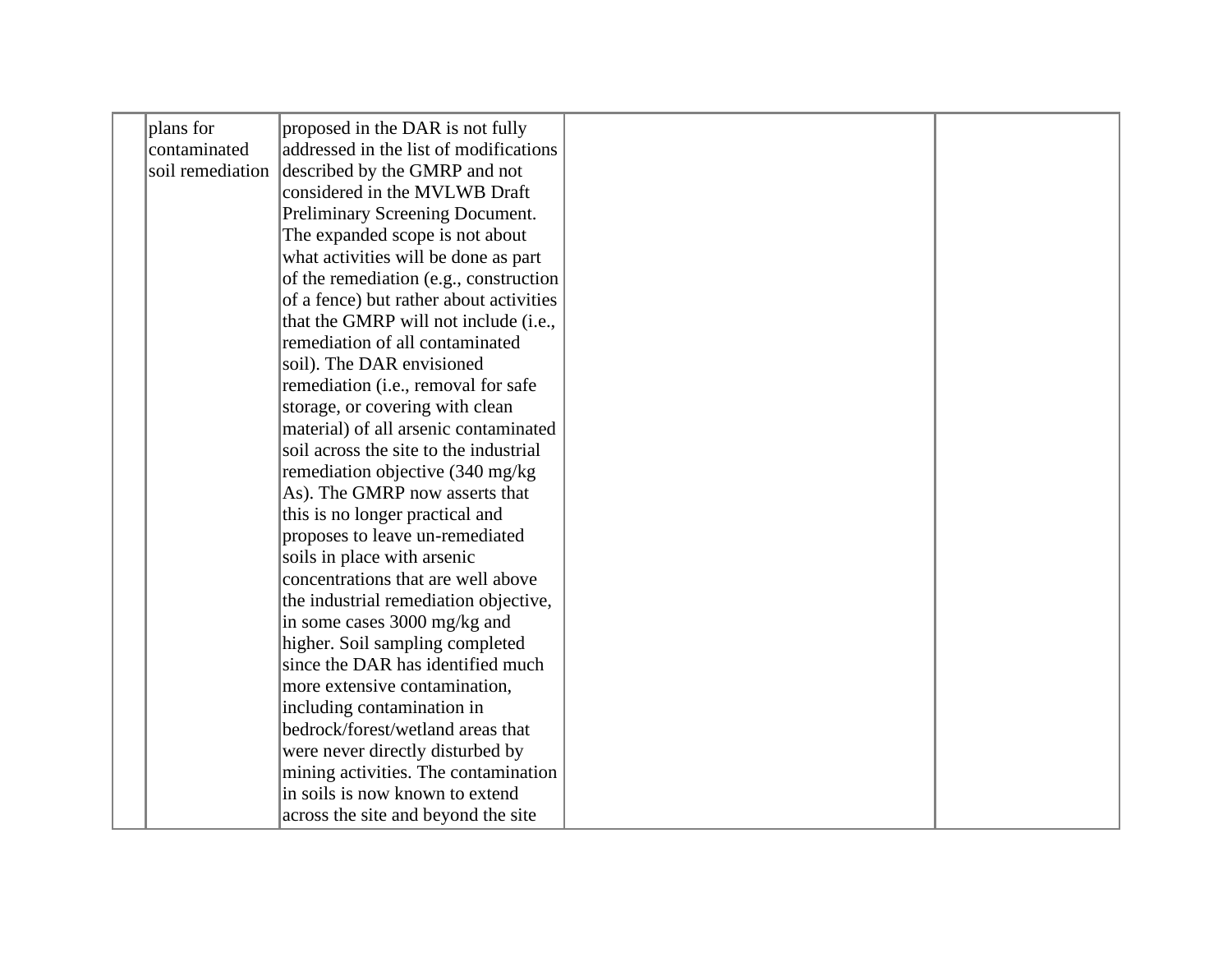| boundaries. If the project proceeds    |  |
|----------------------------------------|--|
| as proposed, much of this soil will    |  |
| remain un-remediated and continue      |  |
| to be a potential long-term            |  |
| contaminant exposure source for        |  |
| humans and the environment.            |  |
| Proposed modification No. 9            |  |
| addresses the expansion of the area    |  |
| contained by a permanent fence to      |  |
| include areas that are most impacted   |  |
| by roaster emission fallout. The       |  |
| fence will restrict human (and some    |  |
| large wildlife) use of areas with      |  |
| elevated arsenic soil concentrations.  |  |
| The MVLWB staff analysis of this       |  |
| proposed change correctly concludes    |  |
| that the effects of managing           |  |
| contaminated soils by restricting      |  |
| access with a fence was not            |  |
| considered in the previous             |  |
| assessment. Because this change        |  |
| leaves un-remediated soils as part of  |  |
| the closure landscape, it will lead to |  |
| a lesser level of environmental        |  |
| performance. The human health          |  |
| performance could be similar           |  |
| provided that physical and             |  |
| administrative controls on human       |  |
| activities are effective. See Section  |  |
| 3.1 of Slater Environmental Report.    |  |
| <b>Recommendation See</b>              |  |
| <b>Recommendation for Comments 3</b>   |  |
| and 6.                                 |  |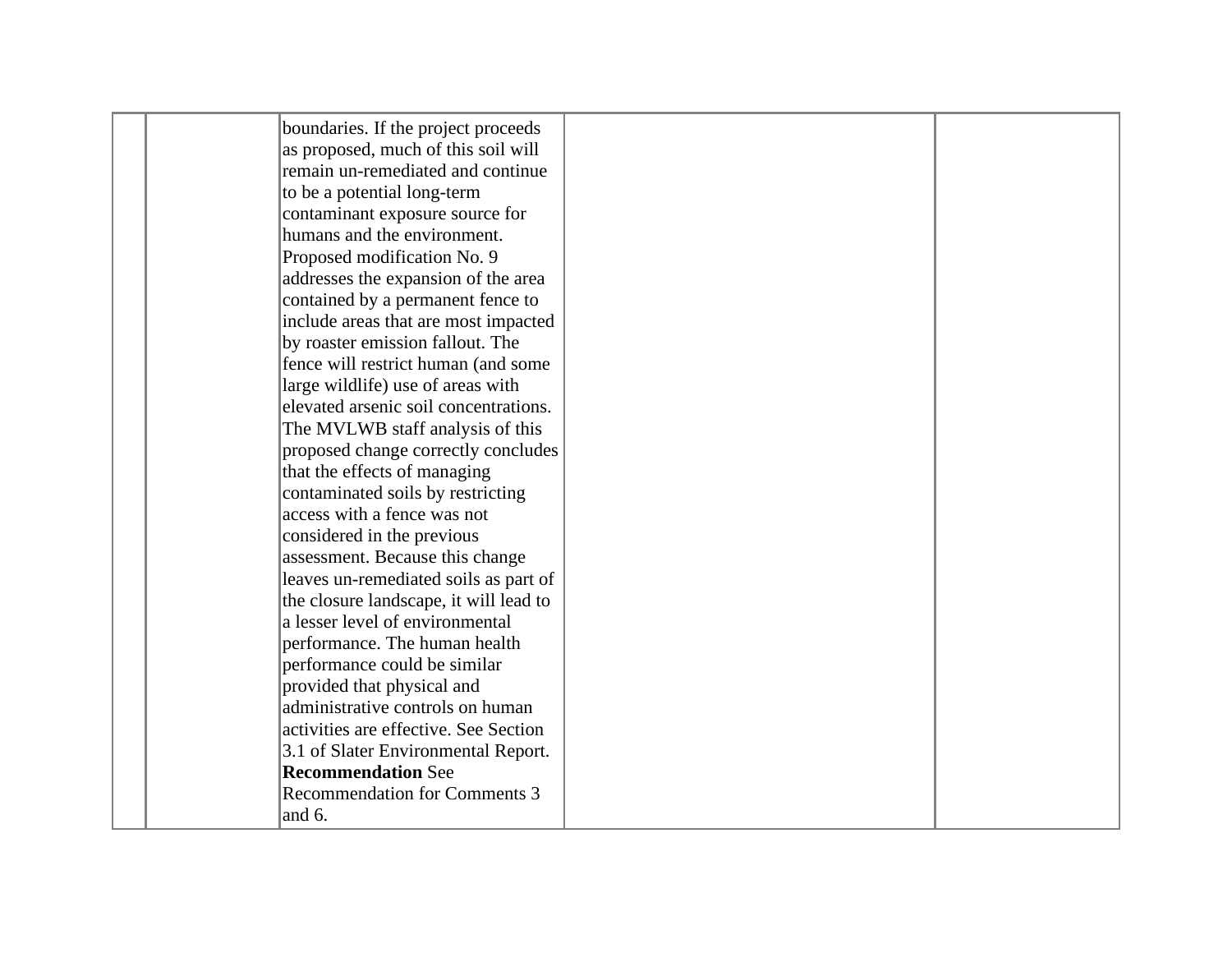| 3 | 3. Preliminary   | <b>Comment</b> An additional and                                | <b>June 25:</b> The GMRP appreciates that the                                 |  |
|---|------------------|-----------------------------------------------------------------|-------------------------------------------------------------------------------|--|
|   | Screening        | potentially more important concern                              | reviewer is in agreement with the GMRP that                                   |  |
|   | Documents -      | relates to the un-remediated                                    | remediation of a much larger volume of soil                                   |  |
|   | plans for        | contaminated soils that will remain                             | spread over larger areas including forests and                                |  |
|   | contaminated     | outside the proposed fence. The                                 | wetlands is not practical or feasible. The                                    |  |
|   | soil remediation | Post-EA Information Package does                                | cleanup of these soils would cause extensive                                  |  |
|   |                  | not specify any definitive criteria for                         | additional disturbance and the volumes of soil                                |  |
|   |                  | what arsenic concentrations in soil                             | requiring long-term storage would overwhelm                                   |  |
|   |                  | may be allowable in areas outside                               | available storage locations at the site. This same                            |  |
|   |                  | the fence; but the data indicate that                           | conclusion has been supported through                                         |  |
|   |                  | some areas in forest/wetland areas                              | numerous public engagement activities                                         |  |
|   |                  | could be as high as 3000 mg/kg                                  | including the SDE and the QRA. More                                           |  |
|   |                  | arsenic and that soils with                                     | information on these engagement processes are                                 |  |
|   |                  | concentrations above industrial                                 | provided in ORS 4- Attachment 1 :                                             |  |
|   |                  | standards are widespread across the                             | Contaminated Soils Response . The GMRP has                                    |  |
|   |                  | site and extend outside the site                                | acknowledged the need to risk manage these                                    |  |
|   |                  | boundaries. For the most part, the                              | areas. This is a standard practice in                                         |  |
|   |                  | GMRP does not propose any                                       | contaminated soils remediation projects and                                   |  |
|   |                  |                                                                 | measures for remediating these soils. impacts have been mitigated through the |  |
|   |                  | For areas outside the proposed                                  | Measures of the EA, including Measures 5, 9,                                  |  |
|   |                  | fence, there will be no restrictions on $ 10 \text{ and } 26$ . |                                                                               |  |
|   |                  | wildlife use and the only restrictions                          |                                                                               |  |
|   |                  | on human use will be administrative                             |                                                                               |  |
|   |                  | (i.e., rules or advisories about what                           |                                                                               |  |
|   |                  | people can/should do in specific                                |                                                                               |  |
|   |                  | areas). The DAR estimated the                                   |                                                                               |  |
|   |                  | volume of contaminated soils                                    |                                                                               |  |
|   |                  | requiring remediation as                                        |                                                                               |  |
|   |                  | approximately 328,000 m3, while                                 |                                                                               |  |
|   |                  | the current estimate is almost four                             |                                                                               |  |
|   |                  | times larger at 1,299,500 m3 (CRP,                              |                                                                               |  |
|   |                  | Table 5.4-5). This larger volume                                |                                                                               |  |
|   |                  | does not include the soils that the                             |                                                                               |  |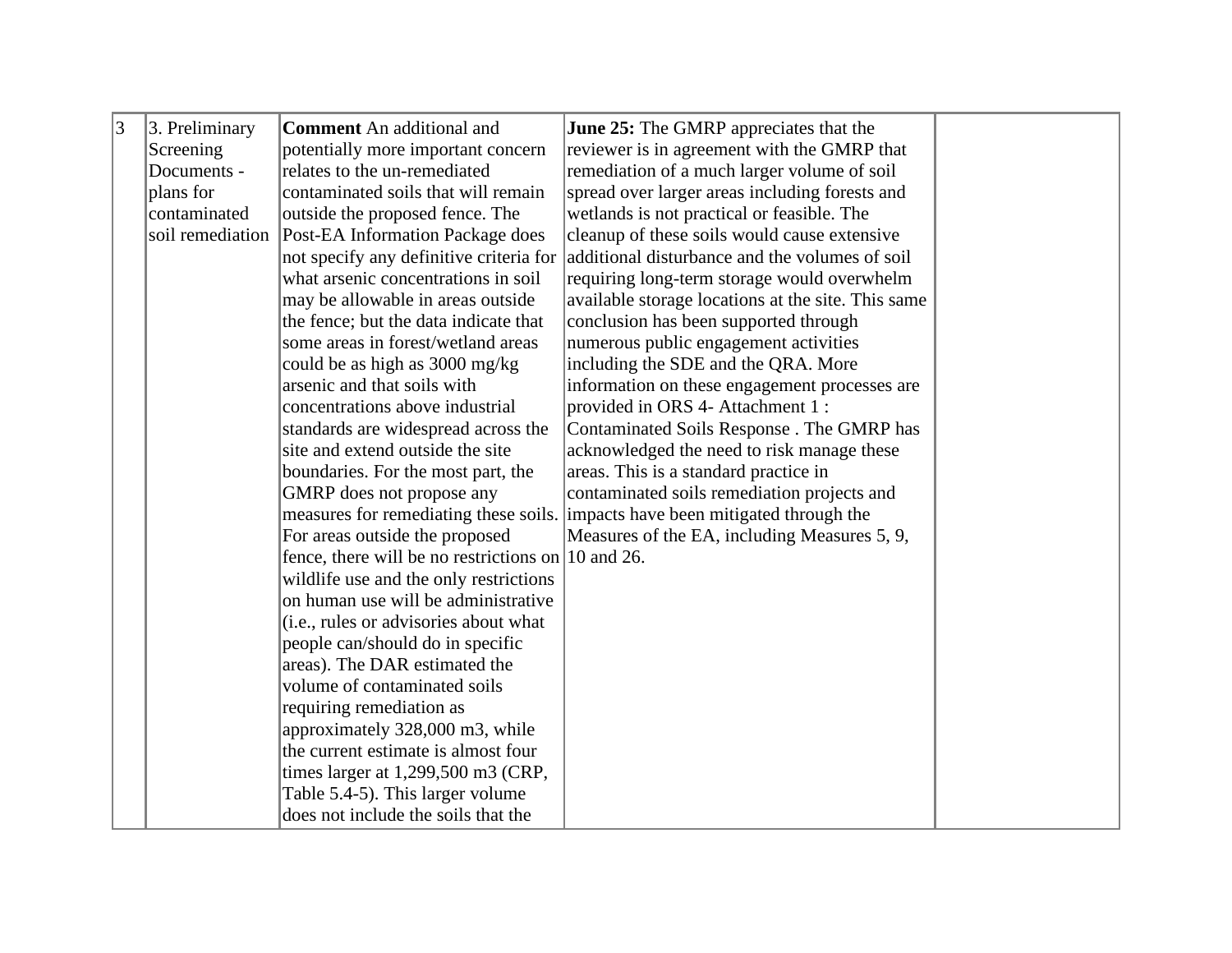| GMRP now proposes to leave un-          |  |
|-----------------------------------------|--|
| remediated. SEC agrees that             |  |
| remediation of a much larger volume     |  |
| of soil spread over larger areas        |  |
| including forests and wetlands is       |  |
| likely not currently practical or       |  |
| feasible. The cleanup of these soils    |  |
| would cause extensive additional        |  |
| disturbance and the volumes of soil     |  |
| requiring long-term storage would       |  |
| overwhelm available storage             |  |
| locations at the site. However, there   |  |
| is no doubt that the remaining          |  |
| contaminated soils will leave a long-   |  |
| term negative legacy for future         |  |
| generations. See Section 3.1 of         |  |
| Slater Environmental Report.            |  |
| <b>Recommendation</b> The decision to   |  |
| leave un-remediated soils with          |  |
| arsenic concentrations up to 3,000      |  |
| mg/kg in areas that are physically      |  |
| accessible to the public and outside    |  |
| of the core industrial area creates     |  |
| potential for adverse effects on        |  |
| human health that were not              |  |
| considered in the DAR or the            |  |
| previous assessment. This legacy        |  |
| will create challenges for long-term    |  |
| management of human activities.         |  |
| The Human Health Risk Assessment        |  |
| concludes that the future risks are     |  |
| acceptable provided that people only    |  |
| use the site casually for short periods |  |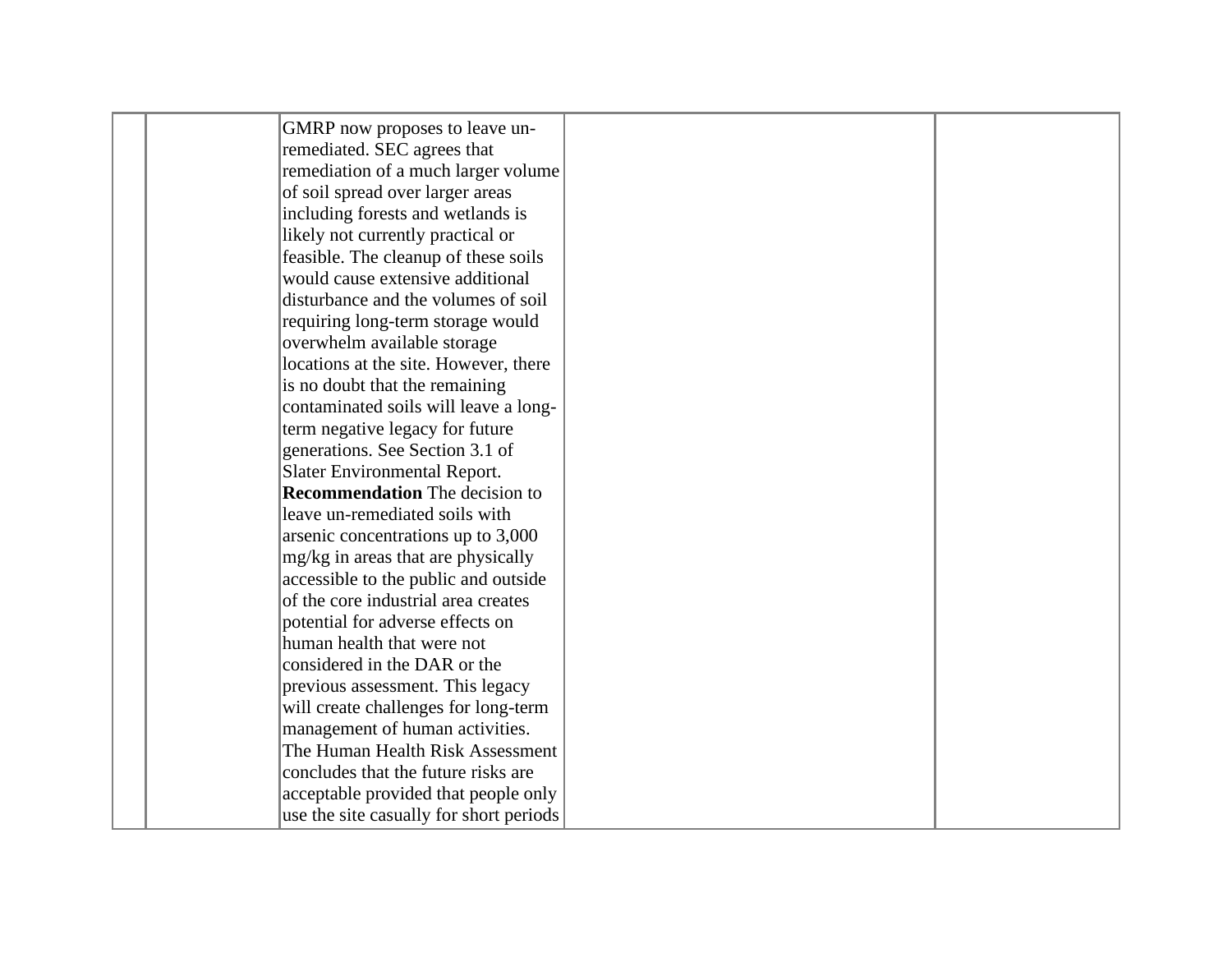|                |                                                                                             | of time (See response to Question<br>No. 1) with activities that have little<br>likelihood for contact with/ingestion<br>of soil. The high arsenic<br>concentrations greatly exceed both<br>industrial and residential<br>remediation objectives, suggesting<br>that more intensive human use of the<br>area would create unacceptable<br>risks. Therefore, it will be critical to<br>permanently constrain human<br>activities in the affected areas to<br>activities that are consistent with the<br>assumptions in the HHERA.                                                                                                                                                                                                      |                                                                                                                                                                                                                                                          |  |
|----------------|---------------------------------------------------------------------------------------------|---------------------------------------------------------------------------------------------------------------------------------------------------------------------------------------------------------------------------------------------------------------------------------------------------------------------------------------------------------------------------------------------------------------------------------------------------------------------------------------------------------------------------------------------------------------------------------------------------------------------------------------------------------------------------------------------------------------------------------------|----------------------------------------------------------------------------------------------------------------------------------------------------------------------------------------------------------------------------------------------------------|--|
| $\overline{4}$ | 4. Preliminary<br>Screening<br>Documents -<br>plans for<br>contaminated<br>soil remediation | <b>Comment</b> The proposed approach<br>for managing contaminated soils<br>also has potential effects on the<br>biophysical environment that were<br>not addressed in the previous<br>assessment. That assessment did not<br>consider the implications of exposed<br>soil with such elevated arsenic<br>concentrations. The Ecological Risk<br><b>Assessment (HHERA Report; CRP</b><br>Appendix 2E) evaluated potential<br>risks for terrestrial vegetation and<br>wildlife, and concluded that some<br>effects will continue after the<br>remediation is complete: "At the<br>Giant Mine, the assessment<br>determined that there is the potential<br>for the smaller animals at the site to<br>be affected by arsenic and antimony. | June 25: Please refer to the responses to Slater<br>Environmental Consulting: Bill Slater #3 and<br>$#6$ . The GMRP acknowledges the<br>recommendations in the HHERA, which are<br>being considering in the upcoming small<br>mammal monitoring program. |  |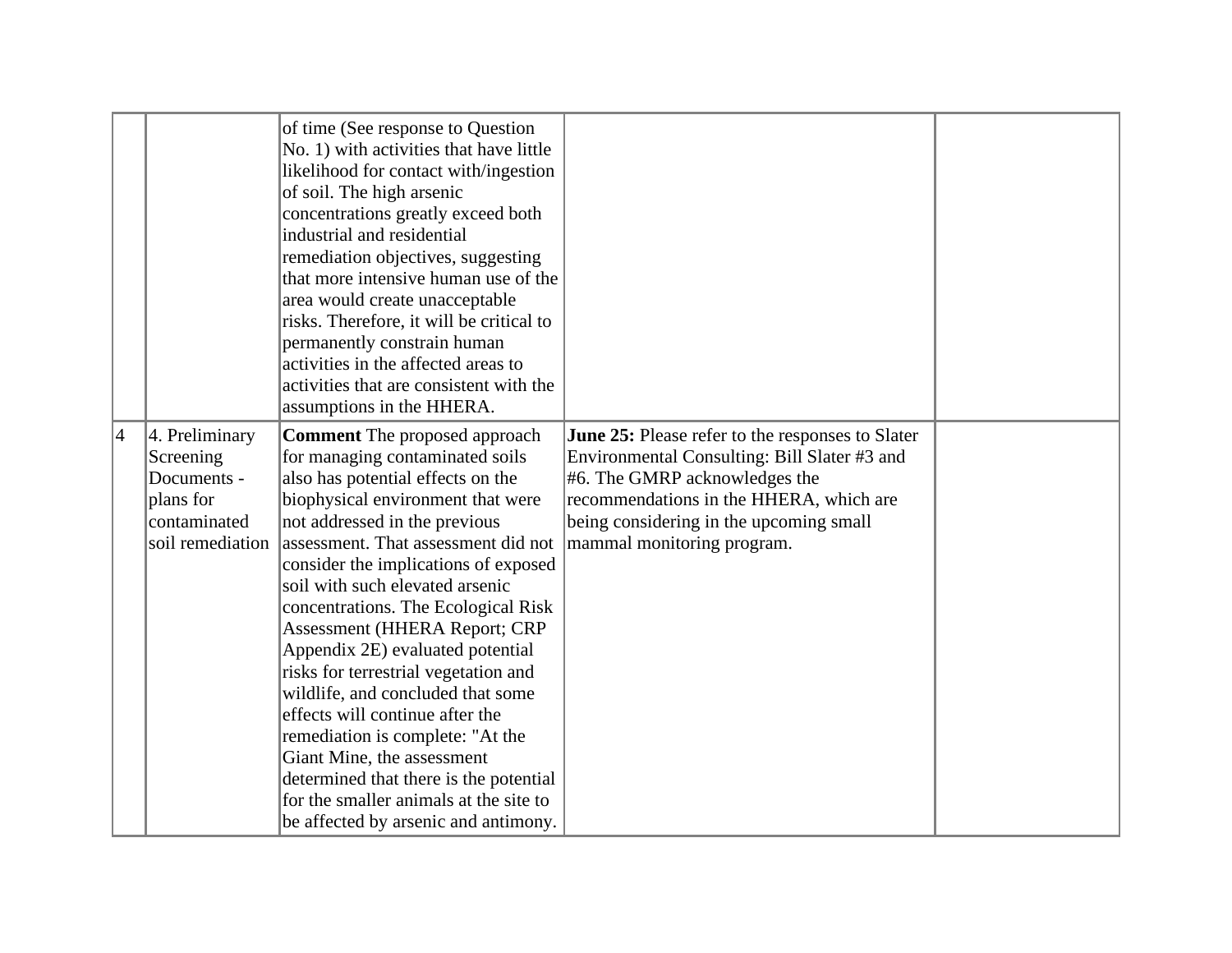|           |                                                                                             | This is a particular concern for those<br>animals that consume insects. As<br>animals can adapt to living in areas<br>of high concentrations, the effects<br>may not be as significant as<br>predicted. The remediation will<br>improve the situation, but adverse<br>effects are still predicted in the<br>future." (HHERA Report, Section<br>5.2) The Ecological Risk<br>Assessment recommended some<br>future investigations aimed at<br>gaining a better understanding of<br>terrestrial effects both currently and<br>in the future. See Section 3.1 of<br><b>Slater Environmental Report.</b><br><b>Recommendation See</b><br>Recommendation for Comments 3<br>and 6. |                                                                                                         |  |
|-----------|---------------------------------------------------------------------------------------------|-----------------------------------------------------------------------------------------------------------------------------------------------------------------------------------------------------------------------------------------------------------------------------------------------------------------------------------------------------------------------------------------------------------------------------------------------------------------------------------------------------------------------------------------------------------------------------------------------------------------------------------------------------------------------------|---------------------------------------------------------------------------------------------------------|--|
| $\vert$ 5 | 5. Preliminary<br>Screening<br>Documents -<br>plans for<br>contaminated<br>soil remediation | <b>Comment</b> Overall, it appears that<br>the proposed risk management<br>approach for contaminated soils<br>constitutes a change from the DAR,<br>the potential effects of which were<br>not fully considered in the previous<br>assessment, and which appear to be<br>more adverse. It also seems possible<br>that the proposed change could<br>cause significant public concern<br>because it has long-term<br>implications for management of<br>large areas of land at and around the<br>site. Nonetheless, it does appear that                                                                                                                                        | June 25: Please refer to the responses to Slater<br>Environmental Consulting: Bill Slater #3 and<br>#6. |  |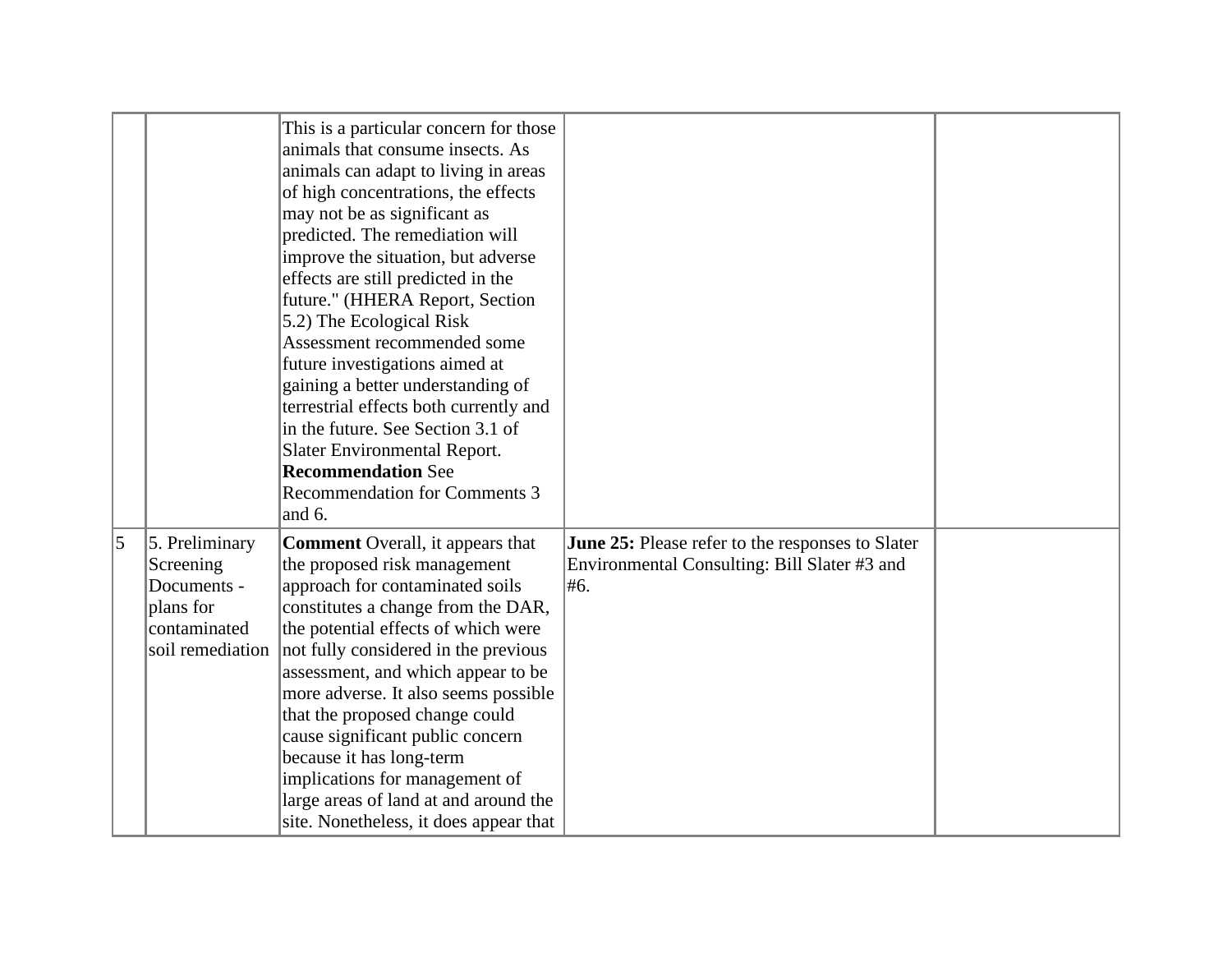|   |                                                                                             | the proposed approach is likely the<br>only practical approach for<br>addressing the widespread elevated<br>concentrations of arsenic in soils,<br>which leads to the question of what<br>measures are needed to "risk<br>manage" these areas. See Section 3.1<br>of Slater Environmental Report.<br><b>Recommendation See</b><br><b>Recommendation for Comments 3</b><br>and 6.                                                                                                                                                                                                                                                                                                                                                                                                                                                          |                                                                                                                                                                                                                                                                                                                                                                                                                                                                                                                                                                                                                                                                                                                                                                                                                                                                                                                                                                                                                                                                             |  |
|---|---------------------------------------------------------------------------------------------|-------------------------------------------------------------------------------------------------------------------------------------------------------------------------------------------------------------------------------------------------------------------------------------------------------------------------------------------------------------------------------------------------------------------------------------------------------------------------------------------------------------------------------------------------------------------------------------------------------------------------------------------------------------------------------------------------------------------------------------------------------------------------------------------------------------------------------------------|-----------------------------------------------------------------------------------------------------------------------------------------------------------------------------------------------------------------------------------------------------------------------------------------------------------------------------------------------------------------------------------------------------------------------------------------------------------------------------------------------------------------------------------------------------------------------------------------------------------------------------------------------------------------------------------------------------------------------------------------------------------------------------------------------------------------------------------------------------------------------------------------------------------------------------------------------------------------------------------------------------------------------------------------------------------------------------|--|
| 6 | 6. Preliminary<br>Screening<br>Documents -<br>plans for<br>contaminated<br>soil remediation | <b>Comment</b> The CRP includes<br>Objective SW4 aimed at making<br>sure that people understand the<br>residual risks at the site: "Residual<br>risks are identified, and local<br>residents have been, and continue to<br>be, informed of residual hazards<br>(post-remediation)." The proposed<br>closure criteria provide some<br>guidance about what measures<br>should be taken to establish and<br>maintain a public and government<br>understanding of residual risks like<br>the extensive areas of un-remediated<br>contaminated soils: - SW4-1 Public<br>communication initiatives as<br>outlined in the Perpetual Care Plan/<br>Engagement Plan are undertaken. -<br>SW4-2 A land map with residual<br>risks identified and available at Land<br>Titles and project websites. - SW4-3<br>Perimeter barriers are installed near | <b>June 25:</b> The reviewer is correct that the risk<br>management will require the co-proponents to<br>use broader government authority, not<br>constrained by the scope of authority currently<br>granted to the GMRP. An example of which is<br>such a risk management strategy is that the<br>Chief Public Health Office of the Department of<br>Health and Social Services issued their first<br>health advisory for residents and visitors about<br>precautions they can take to avoid exposure to<br>elevated arsenic levels found in some of the<br>lakes/areas located around Yellowknife in 2016,<br>with subsequent annual updates being informed<br>by university research, in addition to including<br>the results from the 2018 GMRP HHERA,<br>which not only assessed risk on the Giant Mine<br>Site, but to residents in general from<br>Yellowknife, Ndilo and Dettah using and<br>harvesting from the land around the Site. The<br>advisory can be found at<br>https://www.hss.gov.nt.ca/en/newsroom/arsenic-<br>lake-water-around-yellowknife. The GMRP |  |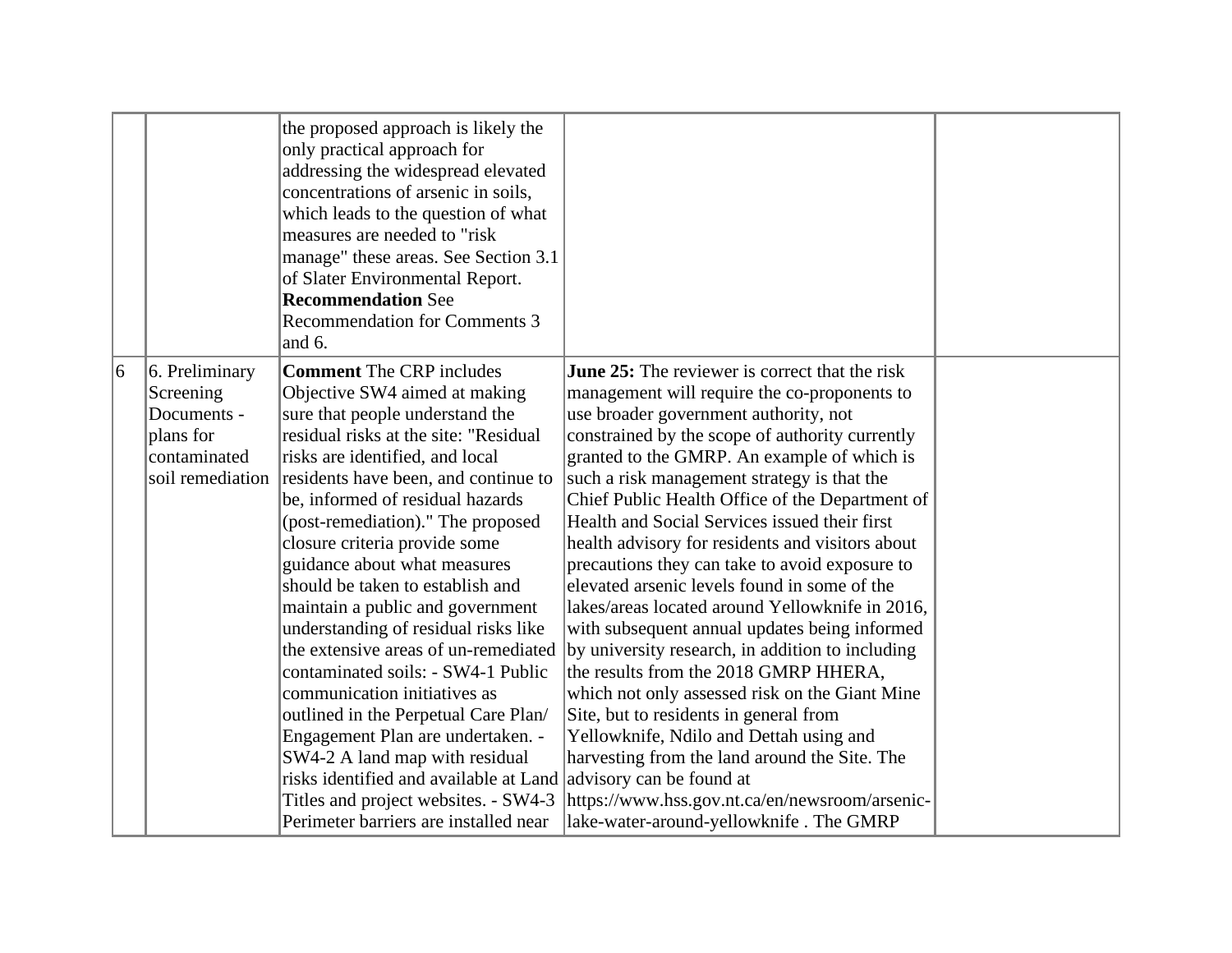|  | risk areas to reduce inadvertent        | anticipates that engagement with stakeholders   |  |
|--|-----------------------------------------|-------------------------------------------------|--|
|  | access and are visually displeasing     | on the framework for the Perpetual Care Plan    |  |
|  | to communicate that residual risk is    | will include discussions on methods for risk    |  |
|  | present (e.g., large grey boulders,     | management of these soils outside of the Core   |  |
|  | earth embankments). - SW4-4             | Industrial Area fence. The GMRP will also       |  |
|  | Landowners are provided with            | work to align risk management with off-lease    |  |
|  | necessary information for Land title    | risk management efforts. The GMRP cannot        |  |
|  | caveats, zoning (administrative         | develop the approach to managing these areas in |  |
|  | controls). The single closure           | isolation of its stakeholders, Indigenous       |  |
|  | objective for contaminated soils and    | partners, the Government of Northwest           |  |
|  | sediments is intended to address the    | Territories (GNWT) and the City of              |  |
|  | need to reduce risks to humans and      | Yellowknife.                                    |  |
|  | the biophysical environment:            |                                                 |  |
|  | "Contaminated materials (i.e., soil,    |                                                 |  |
|  | sediment, granular fill, and tailings)  |                                                 |  |
|  | are remediated or risk managed to       |                                                 |  |
|  | reduce risk to humans and the           |                                                 |  |
|  | aquatic and terrestrial ecosystems."    |                                                 |  |
|  | Most of the criteria for this objective |                                                 |  |
|  | define acceptable conditions for        |                                                 |  |
|  | areas that will actually be             |                                                 |  |
|  | remediated, but CS1-4 speaks to the     |                                                 |  |
|  | risk management component of the        |                                                 |  |
|  | objective: - CS1-4: Fence installed     |                                                 |  |
|  | to encompass area most impacted by      |                                                 |  |
|  | roaster emissions fallout. (Refer to    |                                                 |  |
|  | Objective SW4; Administrative           |                                                 |  |
|  | controls in place; such as signs.) For  |                                                 |  |
|  | contaminated soils and sediments,       |                                                 |  |
|  | there are no criteria that define       |                                                 |  |
|  | expectations for un-remediated areas    |                                                 |  |
|  | outside the fence. The Post-EA          |                                                 |  |
|  | <b>Information Package does not</b>     |                                                 |  |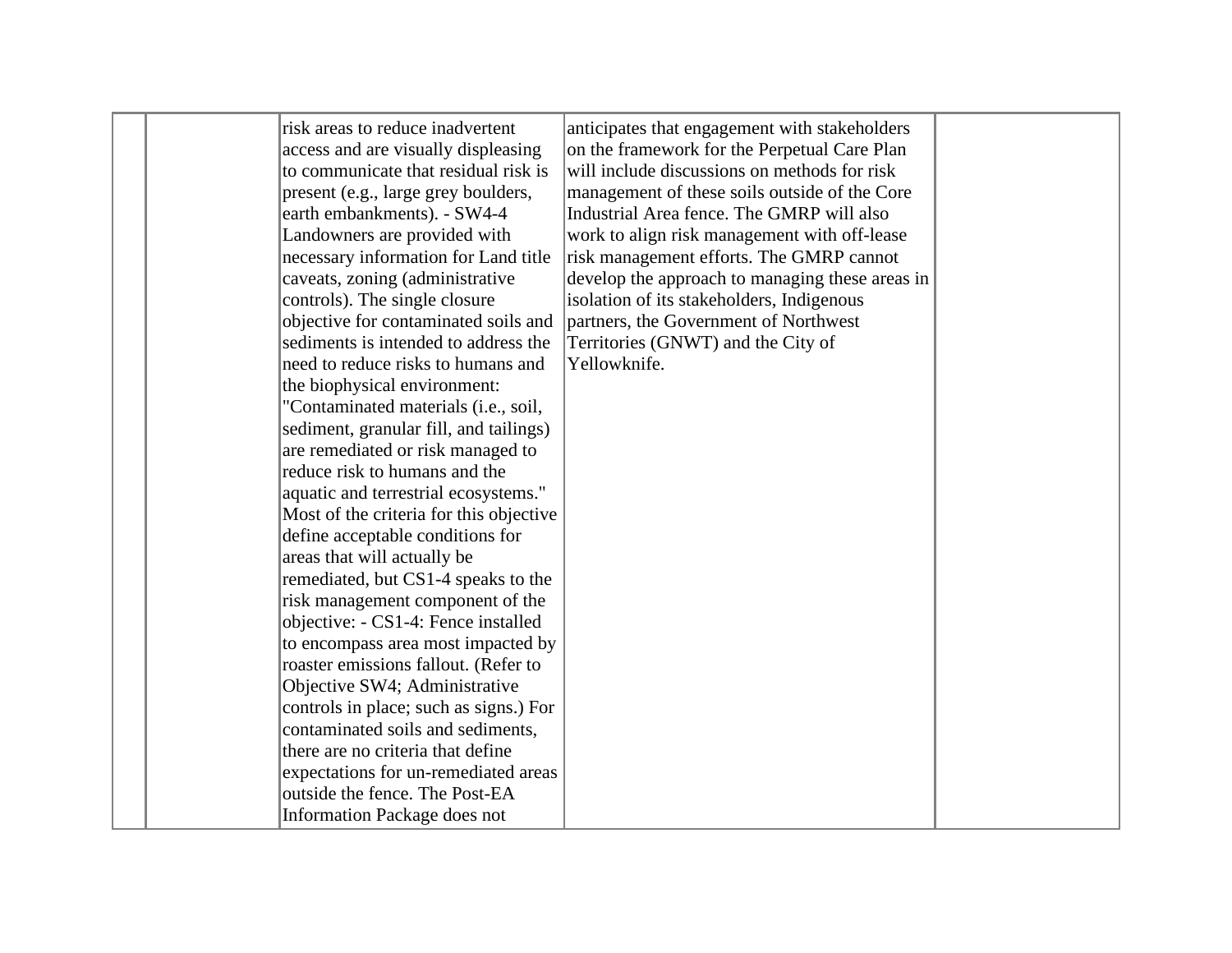| provide details about proposed risk   |  |  |
|---------------------------------------|--|--|
| management measures for areas with    |  |  |
| contaminated soils and SEC would      |  |  |
| expect that additional details may be |  |  |
| included in the proposed Perpetual    |  |  |
| Care Plan when it is provided. See    |  |  |
| Section 3.1 of Slater Environmental   |  |  |
| Report.                               |  |  |
| <b>Recommendation</b> Achieving the   |  |  |
| closure objectives (i.e., managing    |  |  |
| the risks and keeping people          |  |  |
| informed of the risks so they act     |  |  |
| accordingly) throughout the life of   |  |  |
| the proposed project will require a   |  |  |
| robust approach to administrative     |  |  |
| controls for areas where there are no |  |  |
| physical controls on land use         |  |  |
| activities (i.e., outside the fence), |  |  |
| whether within or outside of the      |  |  |
| lease boundary. Putting effective     |  |  |
| administrative controls in place will |  |  |
| likely require the co-proponents to   |  |  |
| use broader government authority,     |  |  |
| not constrained by the scope of       |  |  |
| authority currently granted to the    |  |  |
| GMRP. For example, action related     |  |  |
| to Land Titles may need to go         |  |  |
| beyond notations about residual       |  |  |
| risks, and establish permanent legal  |  |  |
| constraints on land dispositions. The |  |  |
| long-term aspect of the               |  |  |
| administrative controls will also be  |  |  |
| an important consideration. The       |  |  |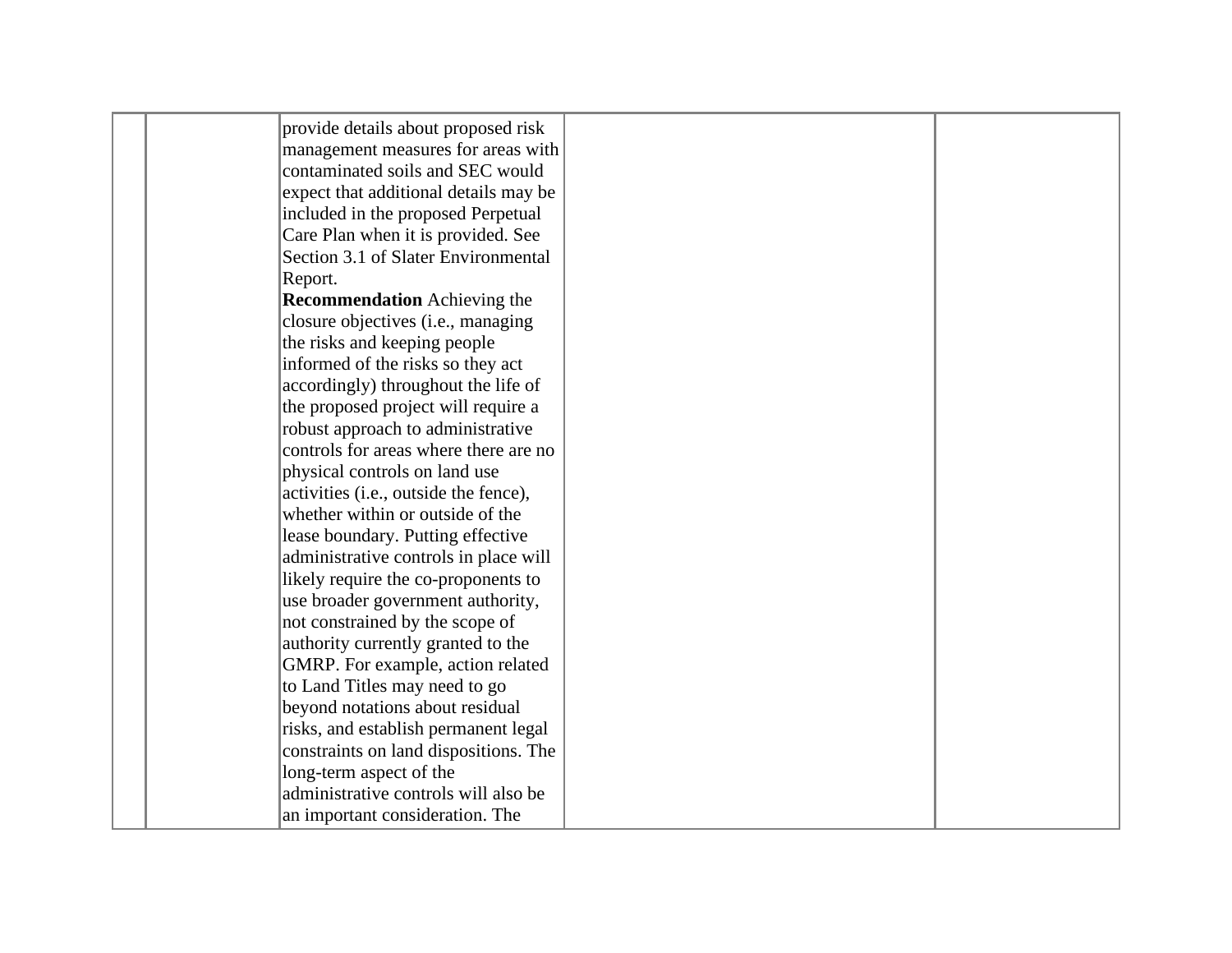|  | previous assessment considered                                                                             |  |
|--|------------------------------------------------------------------------------------------------------------|--|
|  | issues related to long-term care at                                                                        |  |
|  | the site, primarily from the                                                                               |  |
|  | perspective of making sure that                                                                            |  |
|  | someone would continue to care for                                                                         |  |
|  | the site in the far future, and that                                                                       |  |
|  | people would be aware of the risks                                                                         |  |
|  | associated with the frozen arsenic                                                                         |  |
|  | trioxide (and to some extent the                                                                           |  |
|  | tailings and other waste). These                                                                           |  |
|  | long-term concerns were focused on                                                                         |  |
|  | effects that could develop slowly                                                                          |  |
|  | over time because responsible                                                                              |  |
|  | institutions failed to fulfil                                                                              |  |
|  | responsibilities (e.g., failure to                                                                         |  |
|  | maintain the freeze system or pump                                                                         |  |
|  | water from the underground). The                                                                           |  |
|  | concerns about long-term                                                                                   |  |
|  | management also pertained to areas                                                                         |  |
|  | that would be subject to active                                                                            |  |
|  | remediation activities, providing the                                                                      |  |
|  | opportunity for design to consider                                                                         |  |
|  | the long-term messaging (e.g.,                                                                             |  |
|  | $\tilde{A}\psi\hat{A}\hat{\in} \hat{A}$ ægrey and ugly $\tilde{A}\psi\hat{A}\hat{\in} \hat{A} \square$ for |  |
|  | the tailings). The decision to leave                                                                       |  |
|  | extensive areas of un-remediated                                                                           |  |
|  | soils constitutes a different type of                                                                      |  |
|  | ongoing, permanent risk that is more                                                                       |  |
|  | immediate for individuals.                                                                                 |  |
|  | Managing the long-term soil                                                                                |  |
|  | condition will require that                                                                                |  |
|  | individuals, on a day-to-day basis,                                                                        |  |
|  | are aware of the risks and make                                                                            |  |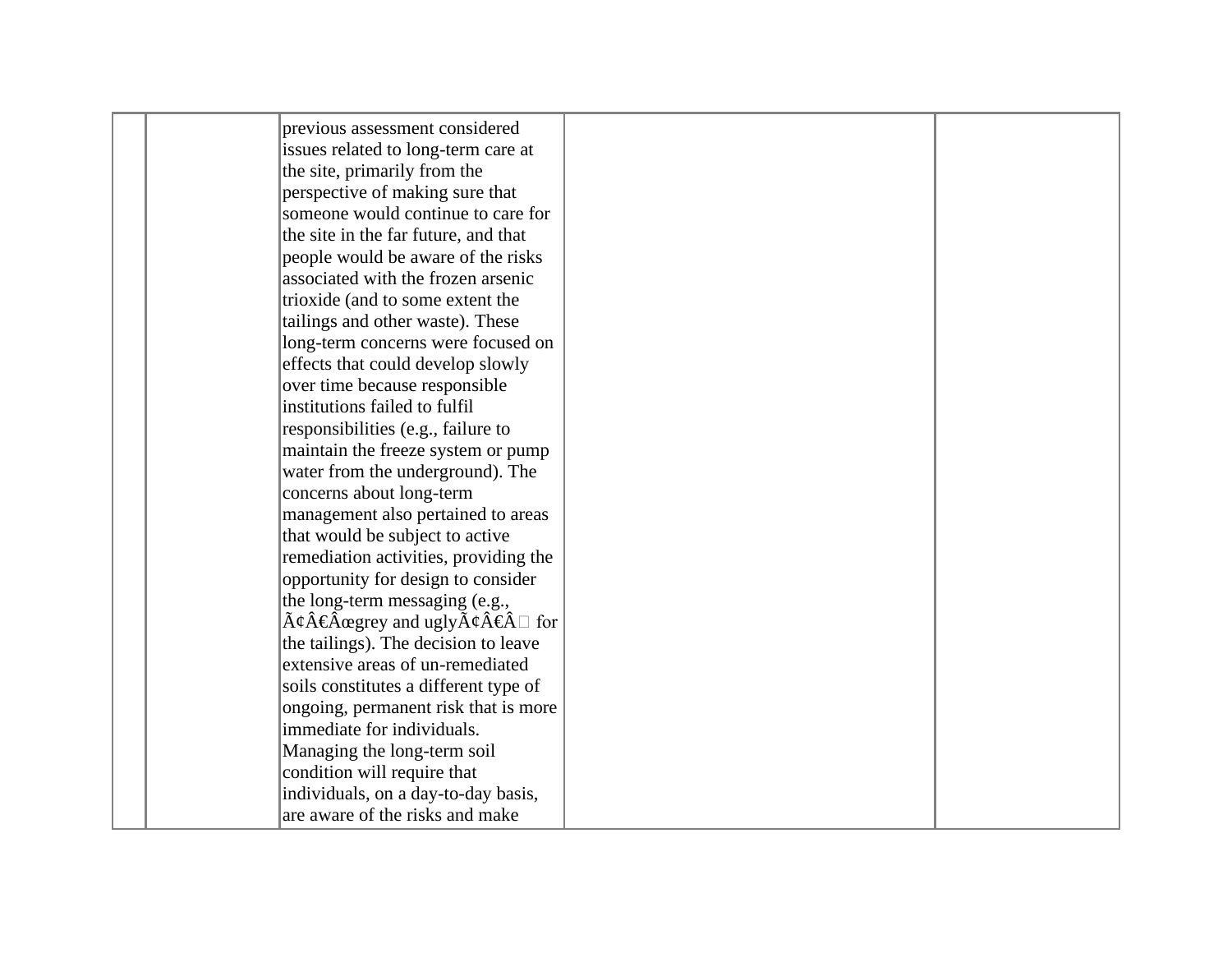|              |                             | appropriate decisions about their<br>activities on the affected lands (i.e.,<br>not having picnics or playing with<br>children in certain areas). This will<br>create a substantial messaging and<br>management challenge.<br><b>Yellowknives Dene First Nation: Machel Thomas</b> |                                                                                               |                             |
|--------------|-----------------------------|------------------------------------------------------------------------------------------------------------------------------------------------------------------------------------------------------------------------------------------------------------------------------------|-----------------------------------------------------------------------------------------------|-----------------------------|
|              |                             | <b>Reviewer</b>                                                                                                                                                                                                                                                                    |                                                                                               |                             |
| ID           | Topic                       | <b>Comment/Recommendation</b>                                                                                                                                                                                                                                                      | <b>Proponent Response</b>                                                                     | <b>Board Staff Response</b> |
| $\mathbf{1}$ | Giant Mine                  | <b>Comment Because the Giant Mine</b>                                                                                                                                                                                                                                              | <b>June 25:</b> The GMRP has delineated the Baker                                             |                             |
|              | Remediation                 | Remediation Plan does not include                                                                                                                                                                                                                                                  | Creek watershed by sub-basin, and calculated                                                  |                             |
|              | Project                     | in its scope an assessment of the                                                                                                                                                                                                                                                  | arsenic loading from the Baker Creek                                                          |                             |
|              | Preliminary                 | mass of mine-derived arsenic                                                                                                                                                                                                                                                       | Watershed to the Yellowknife Bay as well as the                                               |                             |
|              | Screening                   | available in the upper Baker Creek                                                                                                                                                                                                                                                 | small areas on the eastern edge of the Project                                                |                             |
|              | Document,                   | watershed for future flux via the                                                                                                                                                                                                                                                  | site that lie outside the Baker Creek watershed                                               |                             |
|              | Table 3-1, Item<br>17:      | stream reaches through and beyond                                                                                                                                                                                                                                                  | and report directly to Yellowknife Bay. The                                                   |                             |
|              |                             | the defined geographic scope of the                                                                                                                                                                                                                                                | loadings are evaluated for different drainage                                                 |                             |
|              | Development of<br>a Wetland | Project, even the conceptual design<br>of a passive of other type of                                                                                                                                                                                                               | basins within the watershed including Upper<br>Baker Creek drainage basin and drainage basins |                             |
|              | Treatment                   | treatment wetland is problematic.                                                                                                                                                                                                                                                  | to the west of lower Baker Creek as well as to                                                |                             |
|              | System, or                  | Engineered or natural wetlands in                                                                                                                                                                                                                                                  | the east. The results are presented in the EQC                                                |                             |
|              | Passive                     | cold climates or other regions can                                                                                                                                                                                                                                                 | report (please refer to Appendix D of the                                                     |                             |
|              | Treatment                   |                                                                                                                                                                                                                                                                                    | potentially remove metals/metalloids Effluent Quality Report). The GMRP considers             |                             |
|              | Wetland, along              | from the flow through water via one                                                                                                                                                                                                                                                | the surface water arsenic loading work                                                        |                             |
|              | <b>Baker Creek</b>          | or more of three possible                                                                                                                                                                                                                                                          | completed to date to meet the intent of the first                                             |                             |
|              |                             | biogeochemical mechanisms: (i)                                                                                                                                                                                                                                                     | recommendation of the reviewer. In addition, in                                               |                             |
|              |                             | sorption onto sediments and other                                                                                                                                                                                                                                                  | the Passive and Semi-Passive Treatment RRP                                                    |                             |
|              |                             | available surfaces in the wetland; (ii)                                                                                                                                                                                                                                            | (Appendix 5.5B of the CRP), GMRP has laid                                                     |                             |
|              |                             | uptake into macrophytes via foliar                                                                                                                                                                                                                                                 | out the multiple steps of research that are on-                                               |                             |
|              |                             | and/or root uptake (e.g.                                                                                                                                                                                                                                                           | going and planned to evaluate the feasibility of                                              |                             |
|              |                             | phytoremediation); (iii)                                                                                                                                                                                                                                                           | using passive treatment systems on the Project                                                |                             |
|              |                             | mineralization within the sediment                                                                                                                                                                                                                                                 | site. These research tasks include literature                                                 |                             |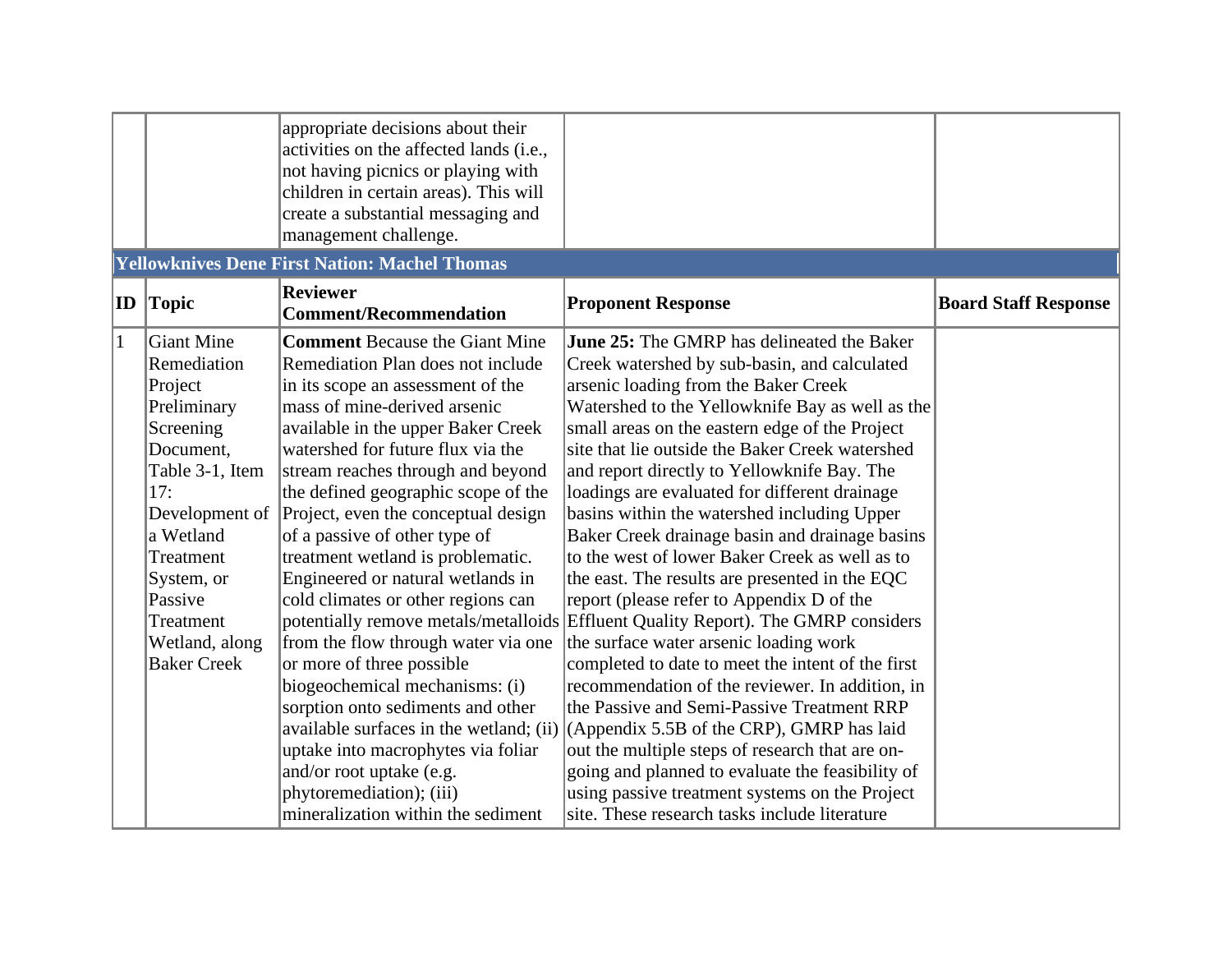|  | to convert to poorly soluble, poorly    | reviews, desktop and bench scale testing and on- |  |
|--|-----------------------------------------|--------------------------------------------------|--|
|  | bioavailable forms such as metal        | site testing. Mass arsenic removal off-lease is  |  |
|  | sulfides, which in turn is based on     | not proposed.                                    |  |
|  | creation of the appropriate             |                                                  |  |
|  | geochemical conditions such as in       |                                                  |  |
|  | situ microbially mediated production    |                                                  |  |
|  | of free sulfides. Especially with       |                                                  |  |
|  | regard to arsenic oxyanions, all of     |                                                  |  |
|  | these are problematic. Unlike lead      |                                                  |  |
|  | sulfides and various other metal        |                                                  |  |
|  | sulfides, arsenic sulfide species are   |                                                  |  |
|  | more prone to re-oxidation when         |                                                  |  |
|  | redox conditions change in wetland      |                                                  |  |
|  | bed sediments, as is typically the      |                                                  |  |
|  | case in cold climate systems that       |                                                  |  |
|  | undergo freeze-up and then high         |                                                  |  |
|  | flows during snowmelt. Uptake of        |                                                  |  |
|  | arsenic into aquatic macrophytes and    |                                                  |  |
|  | other wetland flora and fauna can       |                                                  |  |
|  | increase biological exposure            |                                                  |  |
|  | pathways for passerine birds,           |                                                  |  |
|  | insectivores, etc. Sorption onto        |                                                  |  |
|  | sediments will remove arsenic until     |                                                  |  |
|  | the sorptive capacity of the exposed    |                                                  |  |
|  | media (e.g. upper sediments) is         |                                                  |  |
|  | exceeded, after which the sediment      |                                                  |  |
|  | will need to be treated as a highly     |                                                  |  |
|  | contaminated media in its own right     |                                                  |  |
|  | and remediated. Above all, the size     |                                                  |  |
|  | and design features of an engineered    |                                                  |  |
|  | wetland cannot be adequately            |                                                  |  |
|  | estimated even at a high level in the   |                                                  |  |
|  | absence of a clearly articulated set of |                                                  |  |